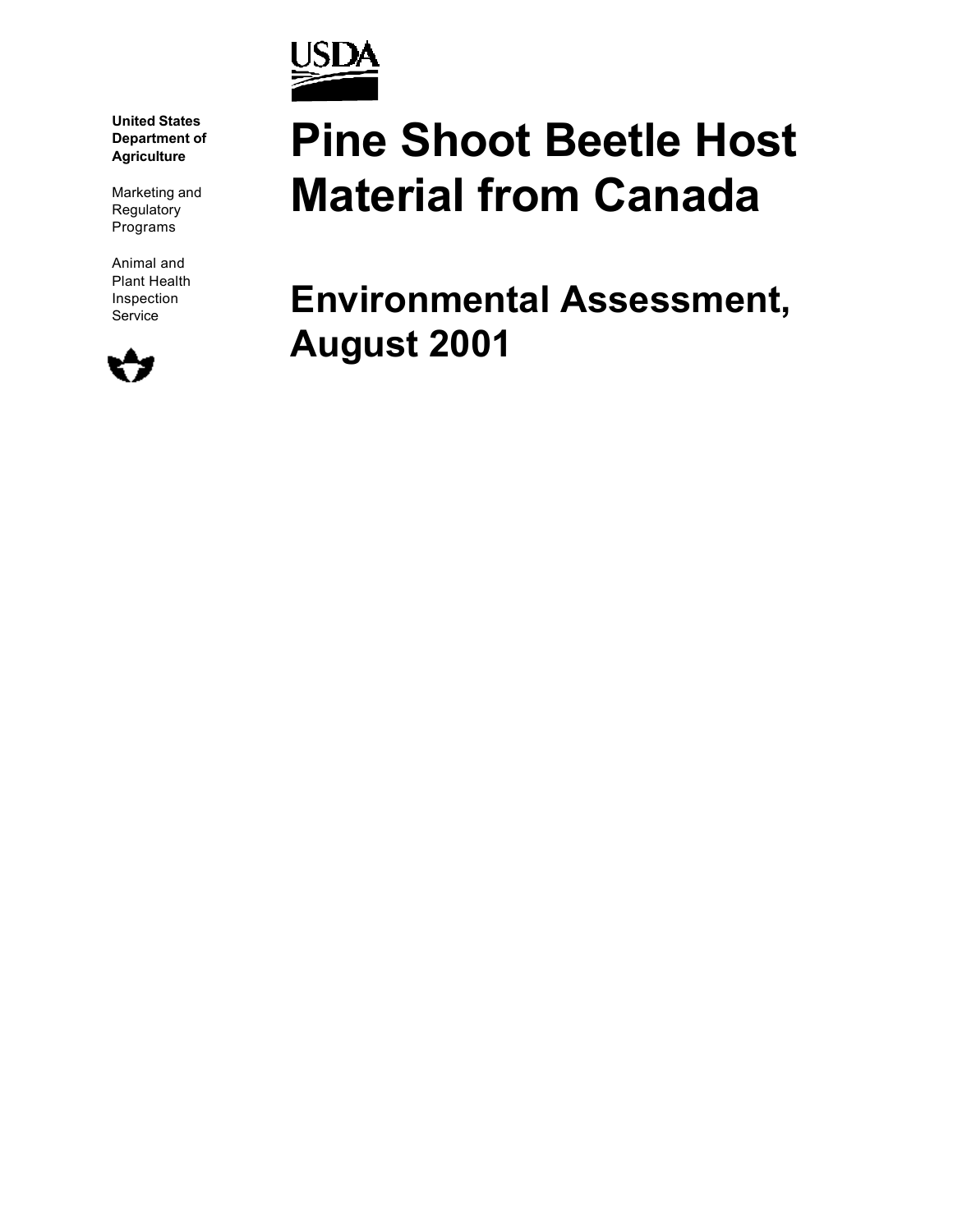## **Pine Shoot Beetle Host Material from Canada**

## **Environmental Assessment, August 2001**

#### **Agency Contact:**

Andy Ball Import Specialist, Plant Health Programs Plant Protection and Quarantine Animal and Plant Health Inspection Service U.S. Department of Agriculture 4300 River Road, Unit 140 Riverdale, MD 20737–1236 Telephone: 301–734–6799

The U.S. Department of Agriculture (USDA) prohibits discrimination in all its programs and activities on the basis of race, color, national origin, gender, religion, age, disability, political beliefs, sexual orientation, or marital or family status. (Not all prohibited bases apply to all programs.) Persons with disabilities who require alternative means for communication of program information (Braille, large print, audiotape, etc.) should contact the USDA's TARGET Center at 202–720–2600 (voice and TDD).

To file a complaint of discrimination, write USDA, Director, Office of Civil Rights, Room 326–W, Whitten Building, 1400 Independence Avenue, SW, Washington, DC 20250–9410 or call (202) 720–5964 (voice and TDD). USDA is an equal employment opportunity provider and employer.

Mention of companies or commercial products in this report does not imply recommendation or endorsement by the U.S. Department of Agriculture over others not mentioned. USDA neither guarantees nor warrants the standard of any product mentioned. Product names are mentioned solely to report factually on available data and to provide specific information.

This publication reports research involving pesticides. All uses of pesticides must be registered by appropriate State and/or Federal agencies before they can be recommended.

CAUTION: Pesticides can be injurious to humans, domestic animals, desirable plants, and fish or other wildlife—if they are not handled or applied properly. Use all pesticides selectively and carefully. Follow recommended practices for the disposal of surplus pesticides and pesticide containers.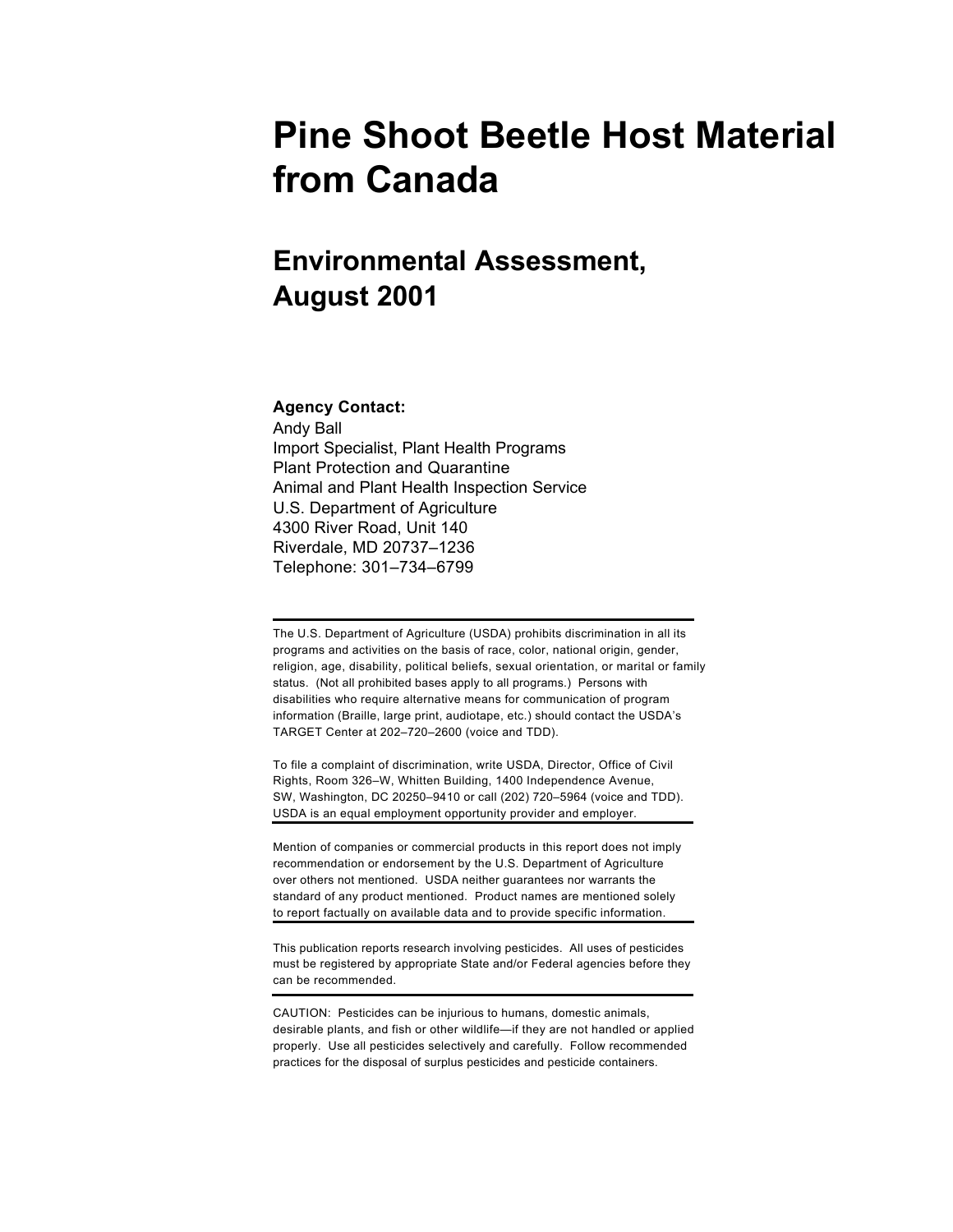## **Table of Contents**

| III. Environmental Consequences  6                         |
|------------------------------------------------------------|
| IV. Agencies, Organizations, and Individuals Consulted  18 |
|                                                            |

### **Appendices**

| A. Mitigation Measures for Pesticide Applications of<br>Pine Shoot Beetle Compliance Management Program  19 |  |
|-------------------------------------------------------------------------------------------------------------|--|
|                                                                                                             |  |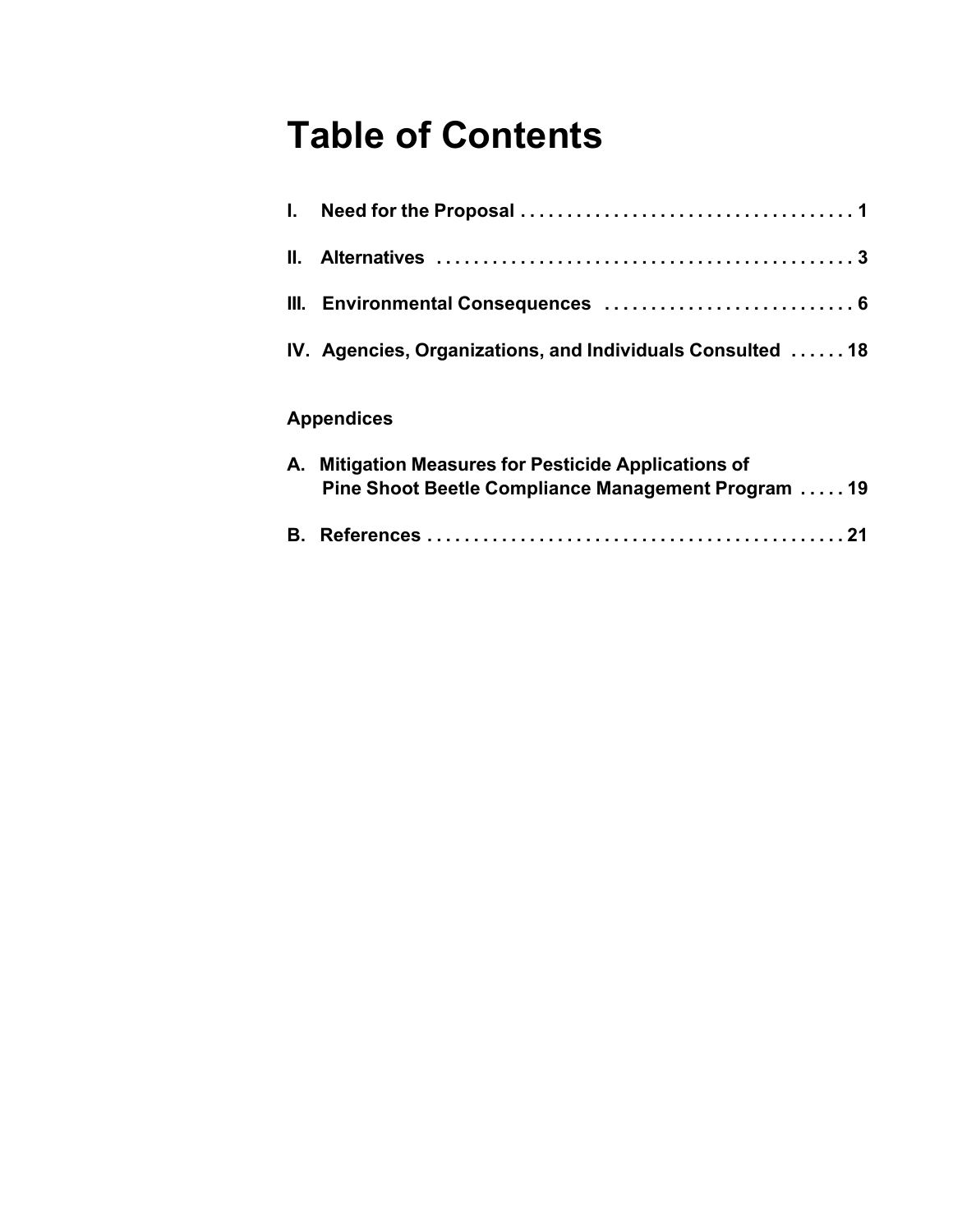## **I. Need for the Proposal**

#### **A. Introduction**

The pine shoot beetle (*Tomicus piniperda*) is native to Europe and Asia, where it is a destructive pest of pine and related species. Heavy infestations of pine shoot beetle typically kill most of the lateral shoots near the tops of trees. In rare cases, whole trees may be killed either by direct damage or by pathogenic fungi introduced by the beetle. Managed and natural stands of pine are at risk from infestations of pine shoot beetle.

After its detection on a Christmas tree farm near Strongsville, Ohio, in July 1992, the U.S. Department of Agriculture (USDA) managed an extensive detection and delimiting survey effort. Following the survey, the USDA's Animal and Plant Health Inspection Service (APHIS) established a domestic quarantine for the pest. That quarantine, 7 Code of Federal Regulations (CFR) Part 301.50 (Domestic Quarantines, Pine Shoot Beetle), provides for quarantines of infested areas, designates regulated items, provides protocols for the movement of those items, and specifies regulatory control methods.

Eradication and suppression have not been considered viable alternatives in preventing human-assisted spread of this pest because no reliable methods are available and the current infestation in the United States is so widespread (in the following 11 States: Illinois, Indiana, Maryland, Michigan, New Hampshire, New York, Ohio, Pennsylvania, Vermont, West Virginia, and Wisconsin). Although natural dispersal of pine shoot beetle is quite slow, transport of infested host material by humans probably accounts for its widespread dispersion.

Currently, pine shoot beetle host material is unrestricted when imported from Canada into the United States. Some portions of Ontario and Quebec have been determined to be generally infested and there has been an increase in pine shoot beetle populations over the last 7 years. Canada has conducted a detection and delimiting survey similar to that of USDA. Canada has regulatory compliance practices in place in these areas to control the spread of pine shoot beetle populations. However, these practices have not been successful in controlling the spread of the pest. Movement of certain articles from these areas of Canada into the United States has been regulated by APHIS under the Emergency Provisions of the Federal Plant Pest Act (section 150dd(a)) and more recently under the Plant Protection Act of 2000, Title IV of Public Law 106-224. Regulations were, however, never promulgated to cover the importation of pine forest products into the United States.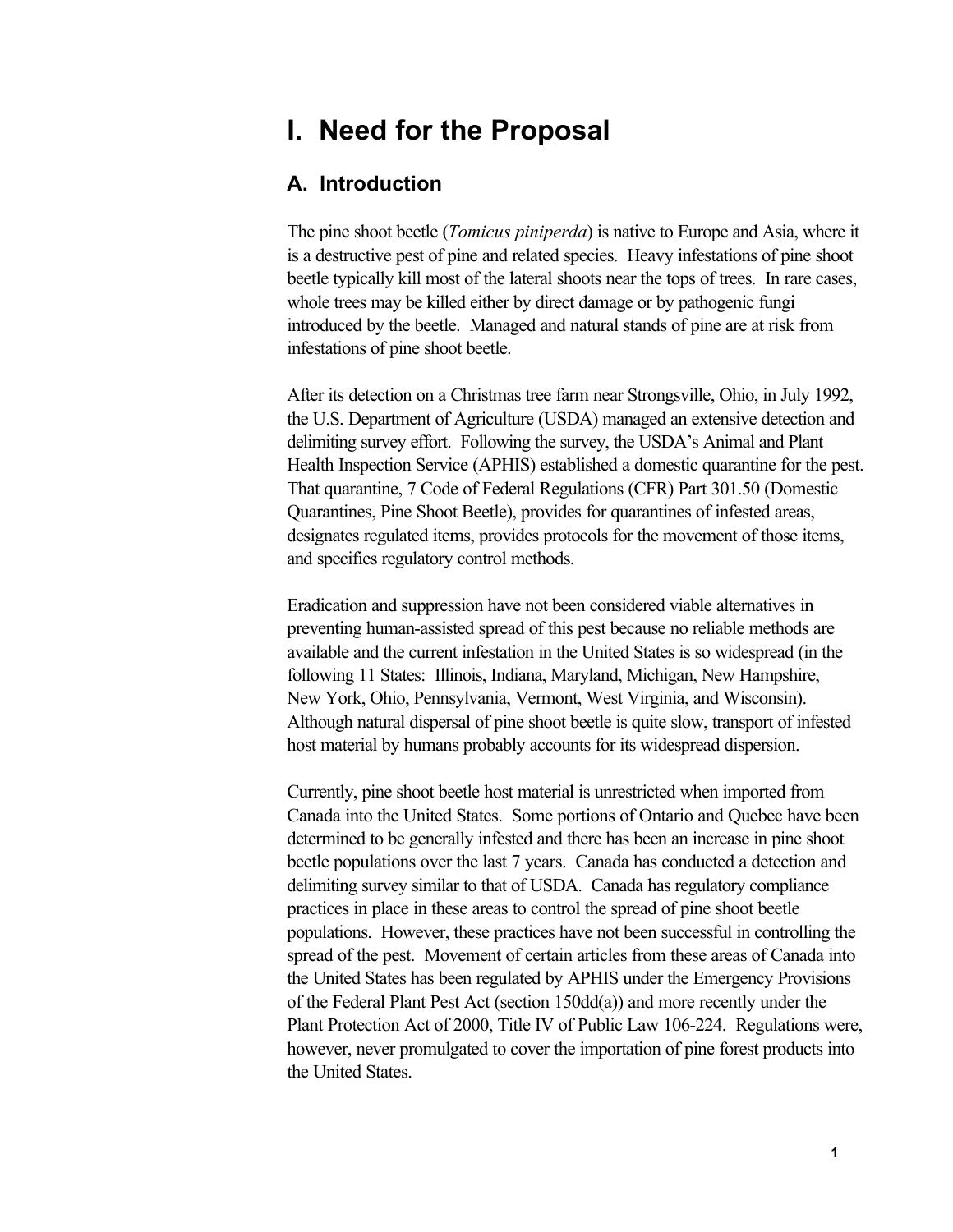Recently, the Pine Shoot Beetle Management Team, cooperators, APHIS Invasive Species and Pest Management Staff, and Eastern Regional Program Managers performed a thorough review of requirements necessary to regulate importation of pine shoot beetle host material into the United States from Canada. The results of this study indicated that pine shoot beetle host material imported into the United States from Canada must be regulated to prevent the spread of pine shoot beetle to uninfested areas.

On July 24, 2000, the Canadian Food and Inspection Agency (CFIA) implemented import restrictions on pine forest products and pine nursery stock based upon pest risk from pine shoot beetle infested areas of the United States. Canada's recent regulations are designed to be comparable to the United States' regulations under consideration for imports from Canada. Canada's intent is to promote continuity of border regulatory activities and to foster closer cooperation between the countries in dealing with common pest risk issues. The United States is obligated, under various trade agreements, to ensure that any new phytosanitary regulations (such as those under consideration for pine shoot beetle host material) be scientifically based and be of the least restriction to trade in achieving the requisite protection.

This environmental assessment (EA) has been designed to satisfy the provisions of the National Environmental Policy Act of 1969 (42 U.S.C. 4321–4327 (NEPA)) and its implementing regulations.

#### **B. Purpose and Need**

APHIS is considering regulations to impose specific requirements on the importation of pine shoot beetle host material imported into the United States from Canada. The purpose of these regulations is to prevent unacceptable risks damage to softwood trees and forests from the potential spread of pine shoot beetle. Currently, pine shoot beetle host material is unrestricted when imported from Canada into the United States. The regulations would place certain restrictions on pine products entering the United States from infested portions of Ontario and Quebec. Some products would need to be inspected and accompanied by a phytosanitary certificate. Other products could have the inspection or certification requirements waived if certain treatment or processing to eliminate pest risk could be verified by the CFIA or certain required shipping documents. The available treatment and processing requirements include debarking, heat treatment, fumigation with methyl bromide, and regulatory pesticide treatments of growing trees. This approach would allow continuing movement of regulated articles without further restrictions. This reciprocal regulation is designed to parallel recent Canadian restrictions on U.S. exports of pine shoot beetle host materials into Canada. This regulation is needed to prevent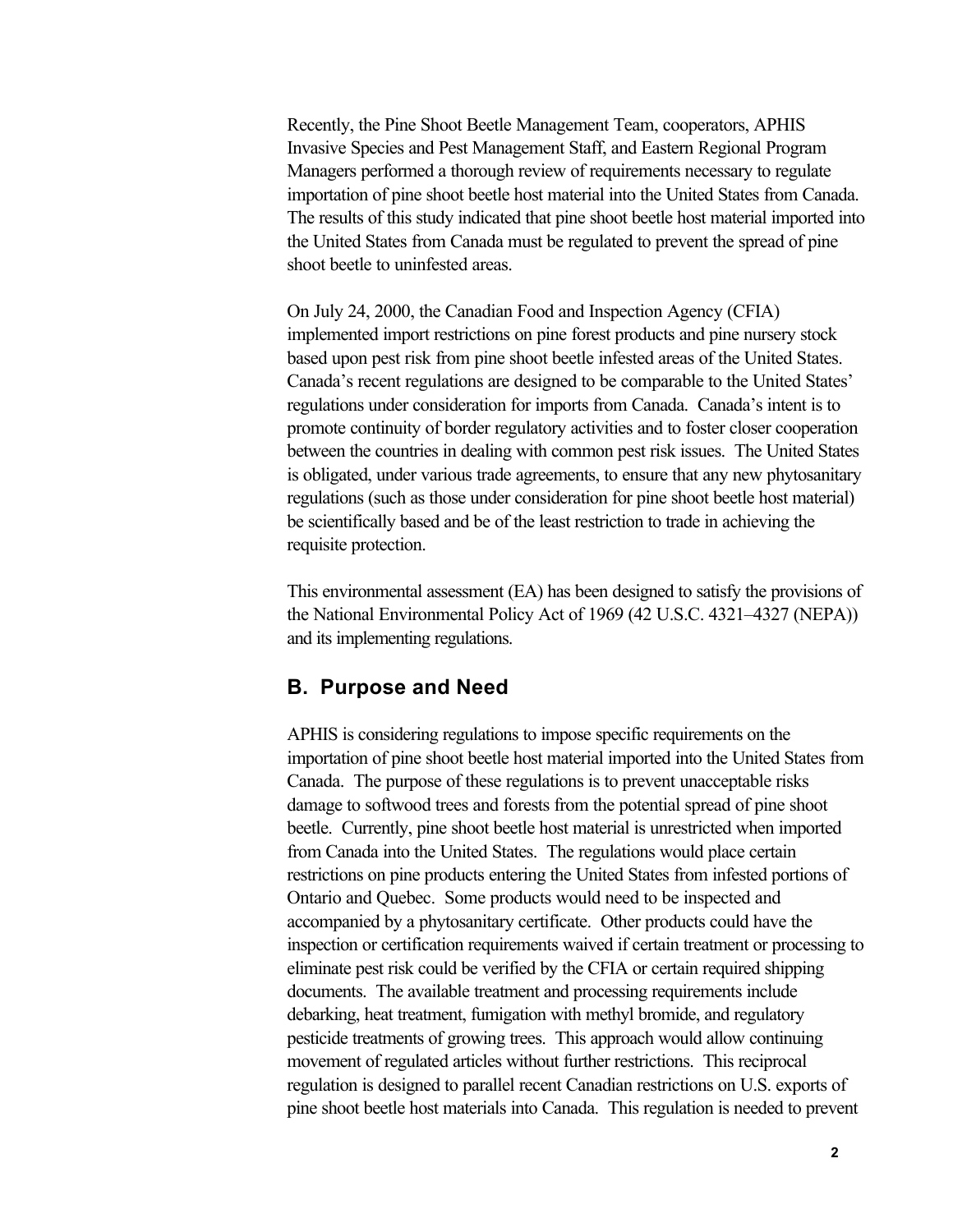the spread of pine shoot beetle into non-infested portions of the United States. Regulatory enforcement of the provisions of these regulations would be conducted by APHIS and the U.S. Customs Service. The United States domestic quarantine would continue to be conducted by APHIS and the State plant regulatory agencies. The domestic quarantine applies to pine forest products, cut pine Christmas trees, and nursery stock species (pines) that are hosts of the pine shoot beetle in the infested areas. The domestic quarantine will continue to protect uninfested States.

APHIS has the authority to conduct pest prevention activities through the Plant Protection Act of 2000, Title IV of Public Law 106–224. This law authorizes APHIS, as delegated by the Secretary of Agriculture, to take actions to prevent the entry and establishment of harmful pest species, provide for their control, and minimize the impacts that harmful pests can cause. APHIS actions authorized by this law serve to protect U.S. agricultural, forestry, and other natural resources from devastation that could occur from the inadvertent introduction of nonnative pest species.

APHIS promulgates foreign quarantine regulations of logs, lumber, and other unmanufactured wood products under Title 7, Code of Federal Regulations (CFR), Part 319.40 and of nursery stock under Title 7 CFR Part 319.37. These two subparts include regulation of certain pine shoot beetle host materials. These regulations are designed to help prevent the entry and spread of nonnative pests. Through enforcement of these regulations, APHIS provides notices of quarantines, establishes requirements for import permits and phytosanitary certificates, inspects cargo, requires regulatory treatments and safeguards, and establishes pest risk assessment standards.

## **II. Alternatives**

APHIS is considering three alternatives for this program: (1) reciprocal regulation, (2) no action (no change in the current pine shoot beetle program), and (3) recision of the domestic quarantine (elimination of the current domestic program and lack of promulgation of reciprocal regulation). Review of the pest risk assessments and of the potential for cumulative environmental and pest risks from this reciprocal regulation combined with the domestic pine shoot beetle quarantine made it evident that the alternatives should include consideration of the influence of both domestic and import quarantine regulations of pine shoot beetle host material. Therefore, this assessment includes a brief review of the environmental impacts from the domestic quarantine regulations, particularly as this action contributes to or decreases the potential for cumulative impacts. Each of the alternatives is characterized briefly in this section.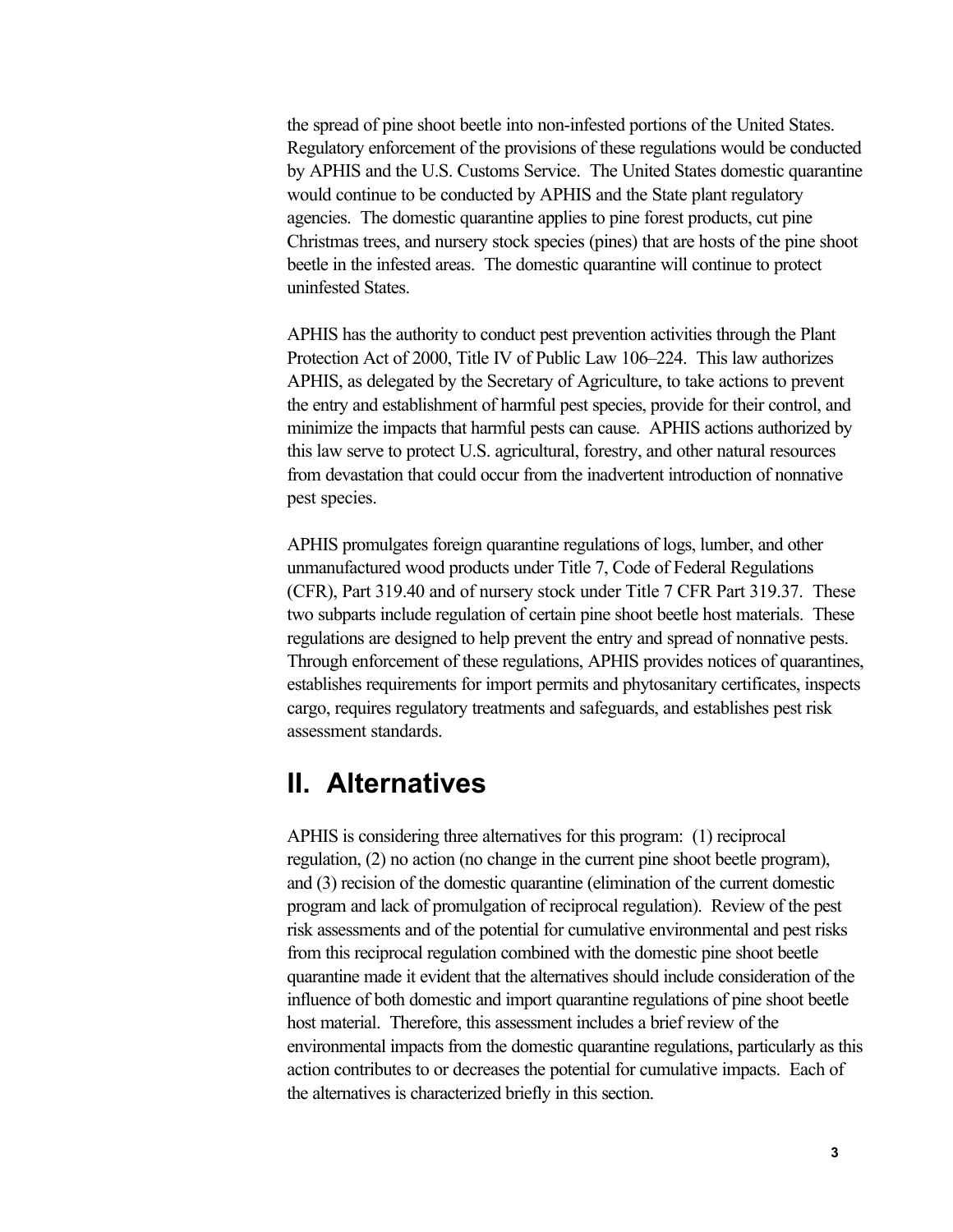#### **A. Reciprocal Regulation**

This regulation would apply new requirements to the import regulations of pine shoot beetle host material imported primarily from infested portions of two Canadian provinces to the United States. Currently, that host material is unrestricted. Some pine products from infested portions of Ontario and Quebec would have to be inspected and accompanied by a phytosanitary certificate. Other products could have the inspection or certification requirements waived if certain treatment or processing could be verified by the CFIA or certain required shipping documents. The primary justification for this regulation relates partly to harmonization with Canadian regulations of products with comparable pest risk and to the need for mitigation of the increased pest risk as characterized in a recent pest risk assessment (Pasek, 2000). There has been considerable concern expressed by State regulatory agencies about the elevated pest risk to pine forests in the western and southern United States. Consistent Federal regulation of potentially infested host materials from both domestic and Canadian sources serves to lower the pest risks to acceptable levels.

The provisions of the reciprocal regulation would place restrictions on pine forest products (bark, logs and pulpwood with bark, mulch), nursery stock, and cut pine trees. The regulations would be based upon origin and destination (regulated or non-regulated areas). Proper documentation of origin or of the lack of presence of pine shoot beetle at origin is sufficient for importation from non-regulated areas of Canada. A phytosanitary certificate is required for some products from nonregulated areas within partially regulated provinces of Canada. Importation from regulated areas of Canada to regulated areas of the United States requires proper documentation of origin and destination. Adherence to these regulations prevents risk of new infestations of pine shoot beetle in non-regulated areas. Importation of pine shoot beetle host materials from regulated areas of Canada to non-regulated areas of the United States would require specific documentation by the CFIA of fulfillment of all reciprocal provisions. This documentation may include verification of specific treatment, handling, or processing to eliminate pest risk. This includes methods such as heat treatment, debarking, methyl bromide fumigation, and conventional pre-harvest pesticide applications to regulated trees during growth. Most of these requirements have minimal potential to adversely impact the environment. There are, however, potential adverse impacts from fumigation treatments in Canada of pine shoot beetle host material with methyl bromide on stratospheric ozone depletion. This issue is addressed in some detail in the section on environmental consequences. Analysis of the environmental issues in this assessment relate directly to the potential depletion of stratospheric ozone effects on the global commons.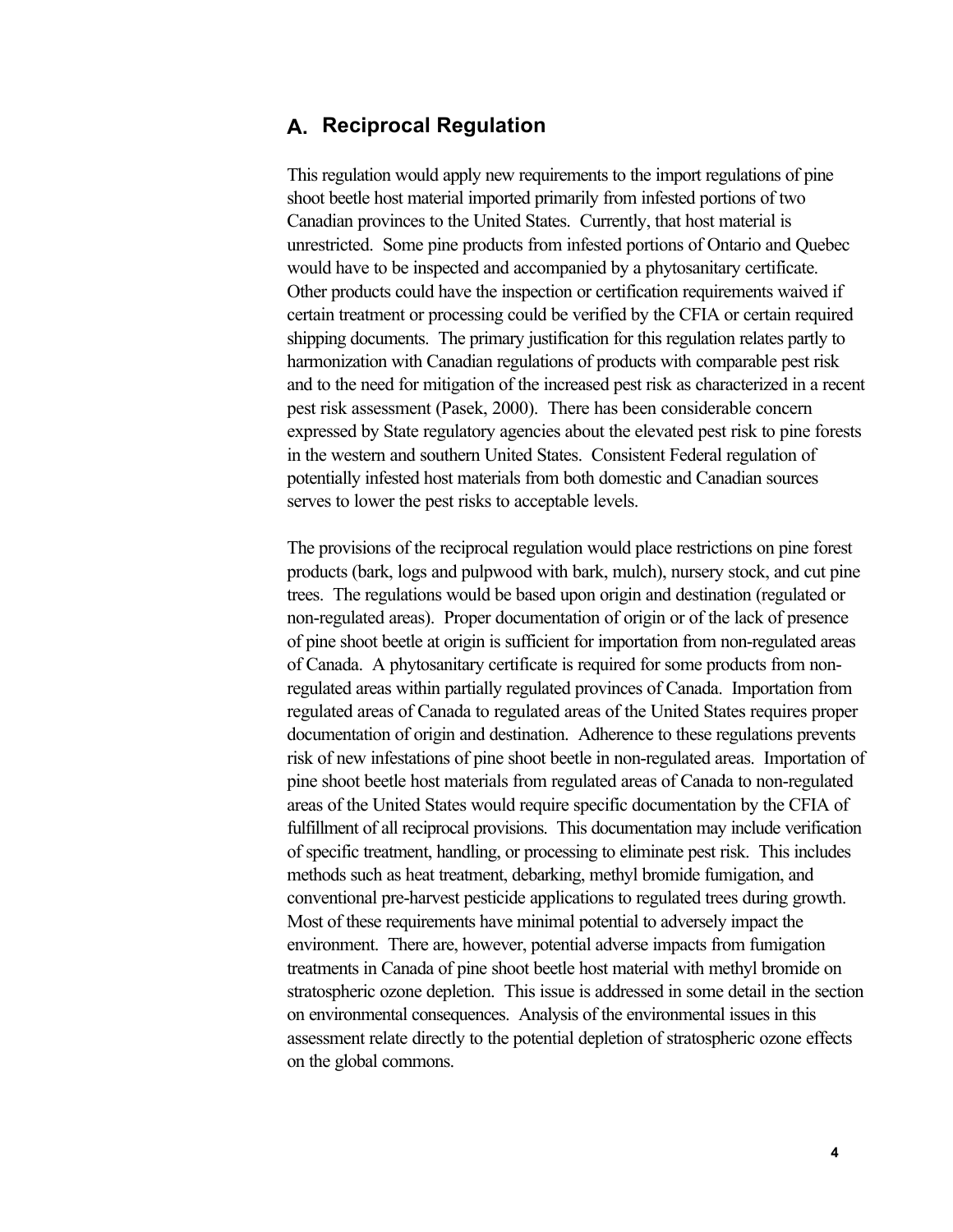#### **B. No Action**

Under the no action alternative, described and analyzed thoroughly in a previous EA for the Pine Shoot Beetle Compliance Management Program (USDA, 1998), there would be no change in the regulations currently being implemented by APHIS to limit the spread of the pine shoot beetle. The current regulations relate primarily to domestic quarantine requirements in the generally infested areas of the United States. This alternative regulates pine shoot beetle host materials from infested areas within the United States, but does not regulate materials of comparable pest risk from infested parts of Canada. Therefore, the pest risks to uninfested pine forest resources in United States would be considerably greater from infested sites in Canada than from comparably infested sites in the United States due to the lack of regulation of Canadian pine shoot beetle host material. The close proximity of Canadian pine forests to those across the United States border would result in increased risk of expanded infestation of Canadian forests as well, so the lack of cooperative regulation under this alternative presents potential adverse consequences from pest risk to both Canada and the United States. Environmental effects from the domestic program in the United States relate primarily to the program use of pesticides to eliminate pest risk. These potential impacts are minimized by program standard operating procedures and mitigation measures.

#### **C. Recision of the Quarantine**

Under this alternative, the domestic pine shoot beetle quarantine and its associated restrictions on interstate movement of potentially infested pine shoot beetle host material would be eliminated. This alternative would involve no Federal action to control pine shoot beetle or regulate host material, so potential environmental impacts from selection of this alternative would relate strictly to adverse effects from increased pest risk to forests and forest products. At their discretion, individual States could examine the problem and implement quarantines and/or programs to serve their own needs. However, State regulatory authority is limited to restrictions through domestic quarantines on other States. Federal authority is required for regulation of Canadian pine shoot beetle host materials and products. The Canadian authorities could continue to impose regulatory quarantines and quarantine treatments, but the lack of a cooperative program with the United States would make it difficult for them to protect their pine forest resources that are often located in close proximity to pine forests in adjacent forests across the border in the United States.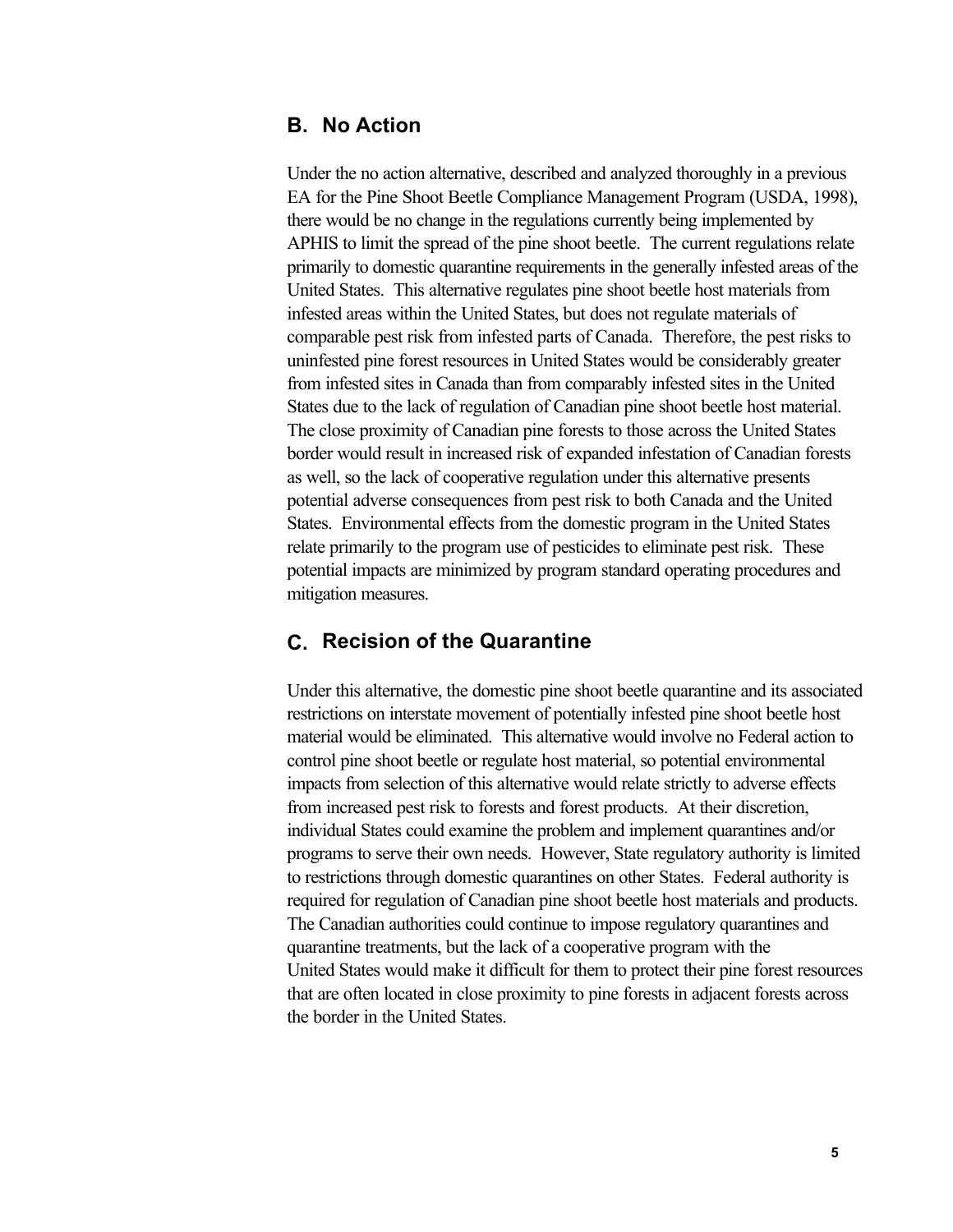## **III. Environmental Consequences**

The potential environmental consequences from the pine shoot beetle program relate primarily to impacts from pest risk and impacts from regulatory treatments. The ability of each alternative to decrease pest risks from pine shoot beetle relates to the ability to control pest populations and prevent their dissemination from infested areas to uninfested areas. The reciprocal regulation would be the most effective alternative at preventing pest risk. Recision of the quarantine would subject United States and Canadian forest resources to the greatest potential pest risk and would eliminate all regulatory treatments and associated adverse impacts. The use of program regulatory treatments would be increased under provisions of the reciprocal regulation. Although all pesticide regulatory treatments used to certify elimination of pest risk are issues of environmental concern, the primary environmental issue relates to the potential impacts from program use of methyl bromide fumigation. In particular, the potential impacts of fumigation with methyl bromide on ozone depletion is discussed in some detail in the environmental consequences section for the reciprocal regulation alternative.

#### **A. Reciprocal Regulation**

Implementation of the reciprocal regulation alternative would result in decreased pest risk to forests in the United States, in that potential pest risk from pine shoot beetle host materials from Canada would be lowered through regulation of imported pine wood and pine products from infested areas in Ontario and Quebec. This prevents spread of pine shoot beetle by closing one pathway (host material from Canada) through which forests in the United States could become infested. The regulation would be consistent with the rule already promulgated by the CFIA, and the cooperative international approach to regulating pine shoot beetle host material would make the current regulations more effective at controlling potential spread of pine shoot beetle. This helps to protect pine forests in both the United States and Canada from spread and damage by pine shoot beetle.

The reciprocal regulation maintains the current domestic quarantine regulations, and the potential environmental consequences of the domestic regulatory treatments would not be changed by the potential changes in importation regulations. In particular, environmental consequences from the log, trunk, and foliar applications used to certify host materials under the domestic compliance management program would not change. Those environmental consequences are described in detail in the next section under the no action alternative.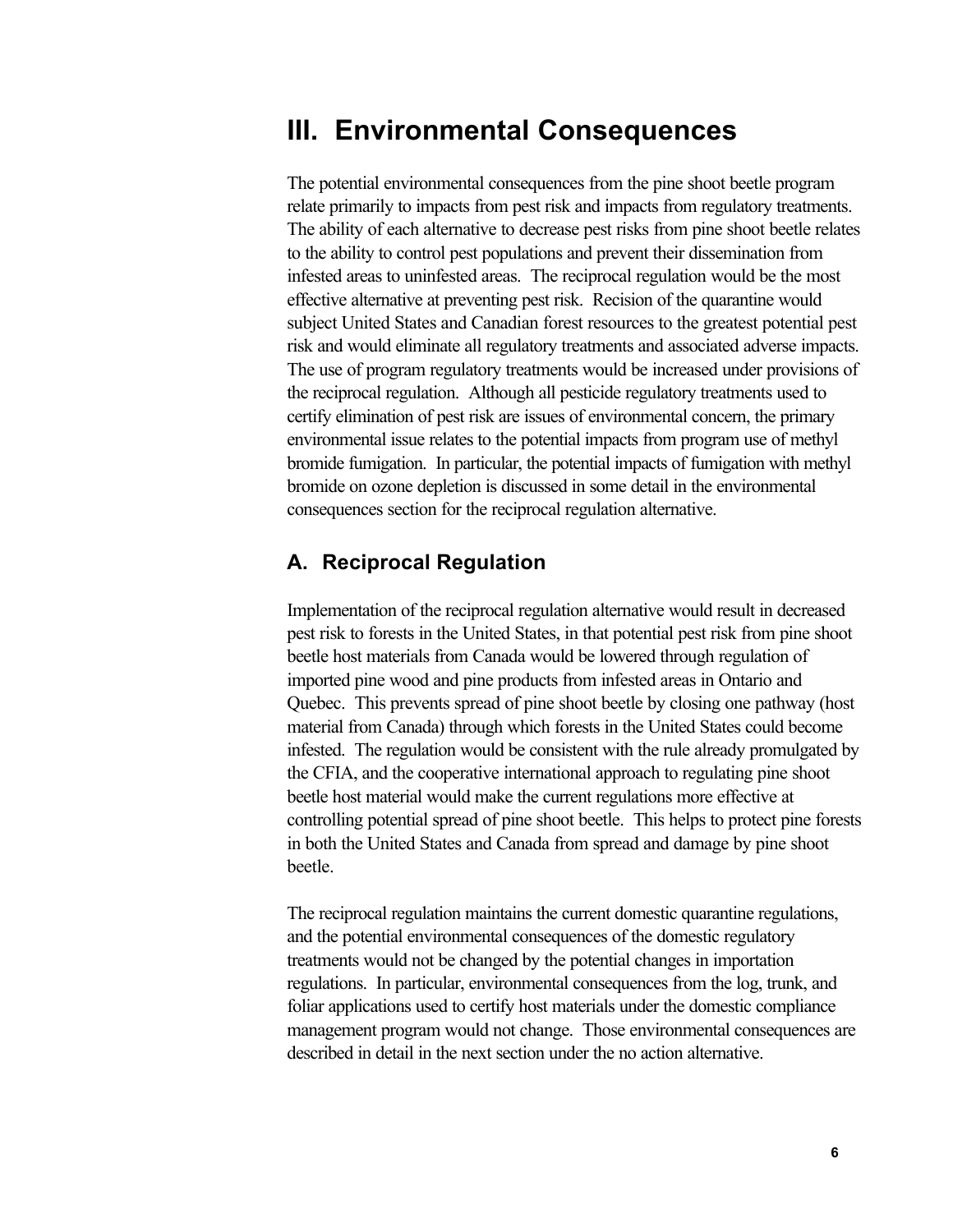The specific handling and processing of regulated wood products required for regulatory certification of pine shoot beetle host material under the reciprocal regulation poses environmental risks similar to conventional processing of wood products. This processing involves common wood handling procedures, such as debarking and composting, that eliminate pest risk and pose minimal impacts to the environment. The proper disposal of the processing wastes provides for elimination through degradation and creates useful soil or mulch from composting. The cooperative aspects of this regulation provide for a mutual effort to control pine shoot beetle pest risk between APHIS and the CFIA. This cooperation is anticipated to result in better containment of the pine shoot beetle in North America due to regulation of potentially infested products by all pathways.

Methyl bromide is being considered by APHIS as one treatment option in the reciprocal regulation because of its known efficacy. Other potential treatment methods may not have been adequately tested for efficacy or logistical issues. The acceptance of a regulatory treatment method by APHIS is based upon comprehensive review, efficacy considerations, and approval. The review and approval processes take into consideration safety and health issues as well as logistical considerations. Although certain pest reduction processes may be a part of standard industry practices, these processes may not meet the standards of efficacy and approval required by APHIS. The handling and processing of regulated wood products under this alternative allows certification by the CFIA using methods approved by APHIS. This regulation would permit movement of pine shoot beetle host material for fuel plant, process plant, and mill procedures that eliminate pest risk.

In initial scoping for this EA, the U.S. Environmental Protection Agency (EPA) expressed their concern about the lack of alternative compliance methods to methyl bromide fumigation. Their concerns also related to fulfillment of compliance with phaseout of methyl bromide usage as required under the amended 1987 Montreal Protocol on Substances that Deplete the Ozone Layer and stipulated under recent Clean Air Act regulations (EPA, 1999). APHIS announced the availability of the draft EA and the opening of a 30-day comment period in a *Federal Register* notice (vol. 66, no. 44, pgs. 13484–13485) on March 8, 2001 to ensure that issues of concern to all interested parties would be addressed. No comments were received during this comment period. The use of methyl bromide for quarantine treatment purposes against pine shoot beetle is minor compared with most other uses, and the Montreal Protocol maintains an exemption to the restrictions on methyl bromide for quarantine use. Notwithstanding this exemption, APHIS is making an effort to seek acceptable alternatives to methyl bromide fumigation.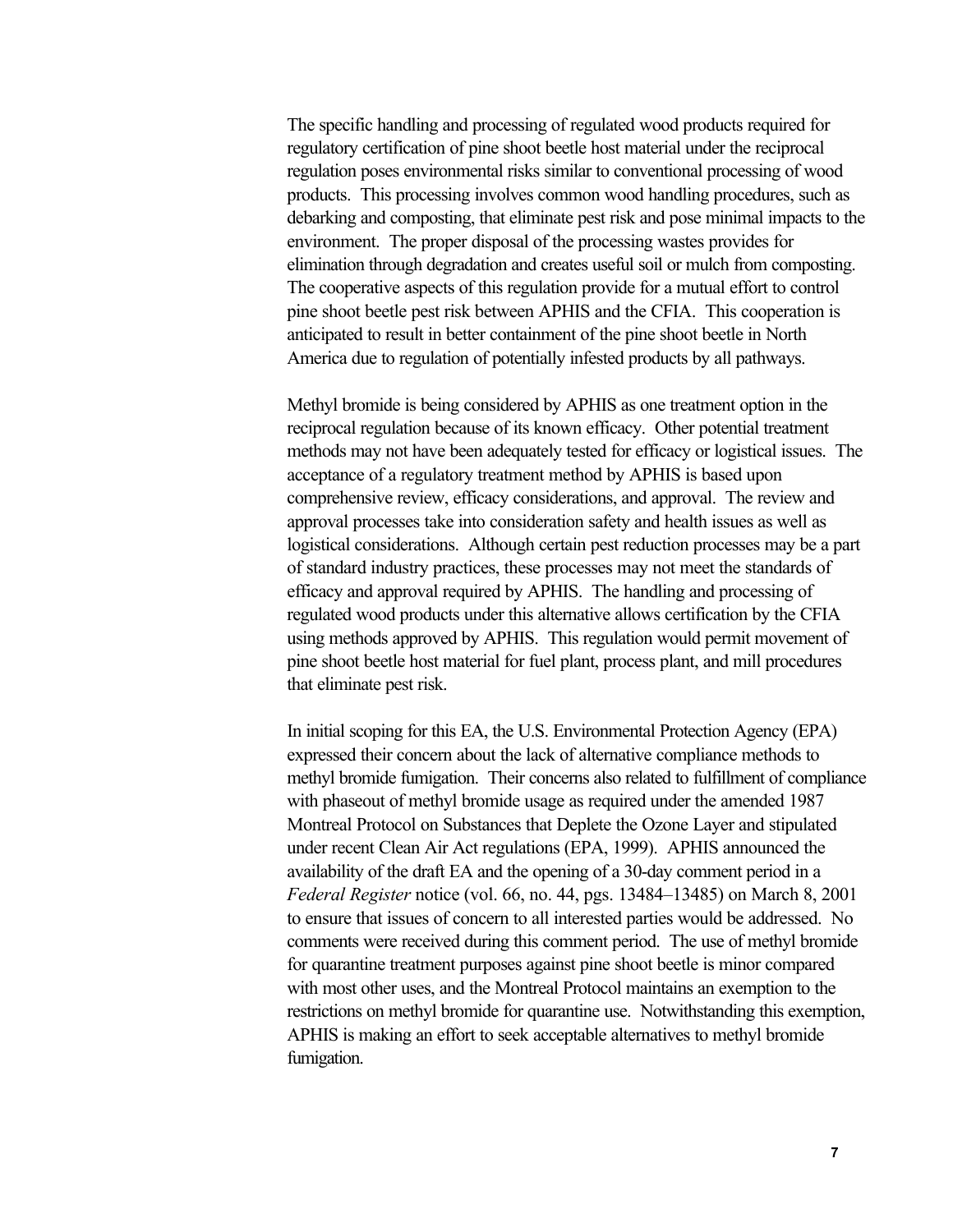Although the primary goal of this regulation is to prevent the spread of the pine shoot beetle to uninfested parts of the United States, APHIS needs to consider how this regulation could affect trade. The United States is a signatory to the International Plant Protection Convention (IPPC), which establishes standards for acceptable phytosanitary regulations. Phytosanitary measures imposed by a country against regulated pests are acceptable under the IPPC if such measures are (1) transparent (clear to all signatory nations), (2) technically justified, and (3) no more restrictive than measures imposed domestically. The reciprocal regulation affects Canada which is also a signatory to the IPPC. The technical justification is based upon the pest risk assessment (Pasek, 2000). Based upon the IPPC standards, the phytosanitary measures imposed by APHIS under this regulation are not allowed to exceed the domestic program regulations of pine shoot beetle. Therefore, the regulation includes the same basic compliance methods used in the domestic program, including the option of fumigation with methyl bromide.

The General Agreement on Trade and Tariffs (GATT) is an international agreement designed to reduce and eliminate barriers to trade, investment, and services among its signatory countries. GATT has provided a definition clarifying acceptable sanitary and phytosanitary measures for trade in a footnote to paragraph 6 of Article 5 from the Agreement on the Application of Sanitary and Phytosanitary Measures (SPS). The SPS measures may be "not more traderestrictive than required unless there is another measure, reasonably available taking into account technical and economic feasibility, that achieves the appropriate level of sanitary or phytosanitary protection and is significantly less restrictive to trade." Although there are alternative compliance methods with lower environmental impacts (USDA, APHIS, 2000) than fumigation with methyl bromide, these methods cost more than fumigation with methyl bromide and eliminating fumigation as an option could make the cost of compliance prohibitive to commerce. The lower cost of fumigation with methyl bromide relative to other measures that achieve the same level of phytosanitary protection makes this treatment method favorable for APHIS compliance with international phytosanitary agreements.

In addition to formal trade agreements, APHIS cooperates with other countries in control of common pest risks. APHIS has discussed pine shoot beetle pest risk thoroughly with the CFIA. Part of the intent of those discussions was to harmonize regulations of pine shoot beetle host materials between Canada and the United States. The option of fumigation with methyl bromide was provided for pine shoot beetle host materials imported from the United States under the CFIA rule and APHIS is expected to reciprocate unless there is some clear justification to deviate. Consistency between domestic quarantine regulations and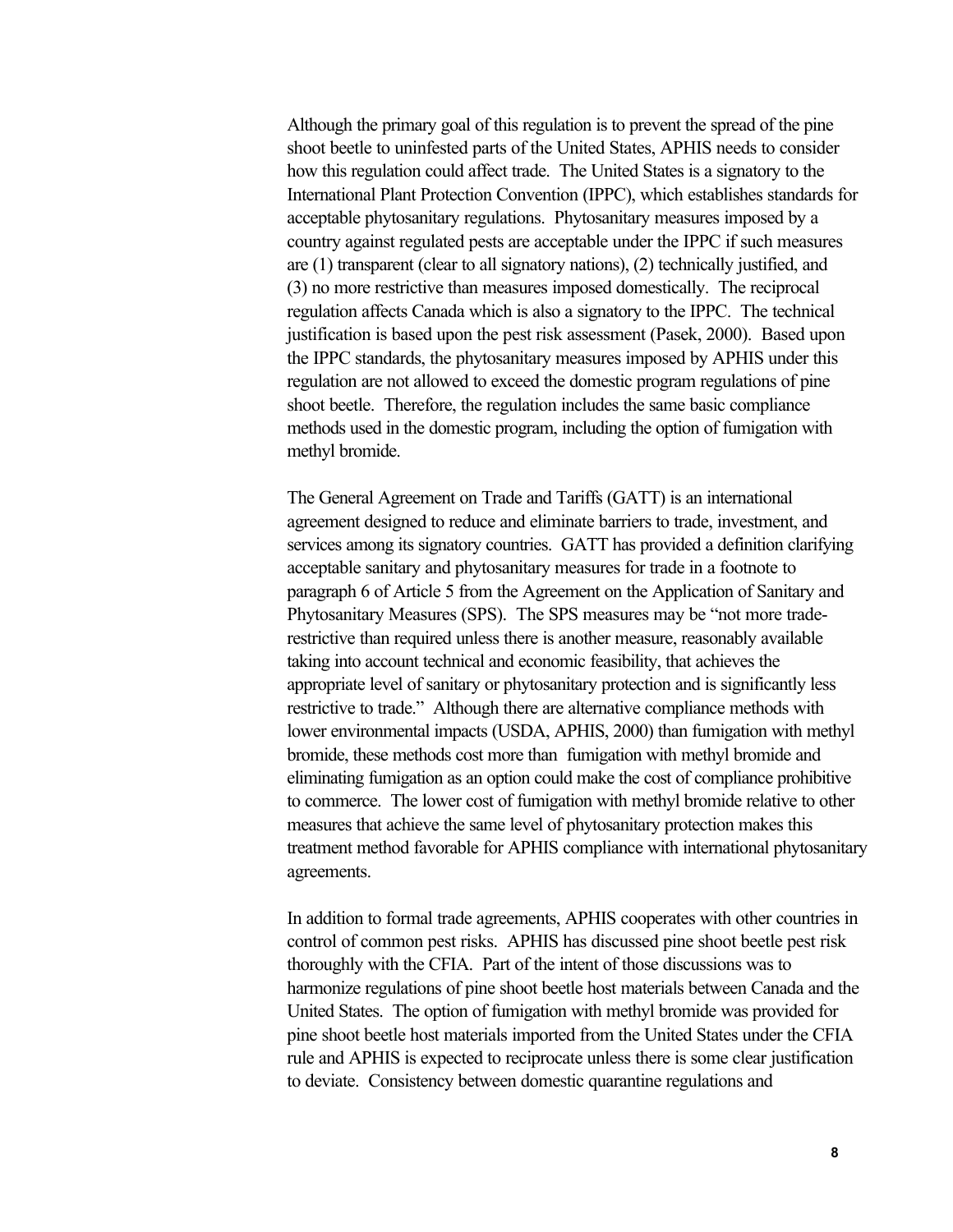import/export regulations of the two countries is of interest to the facilitation of continuing trade in products derived from pine shoot beetle host materials.

The rule promulgated on July 24, 2000, by the CFIA, "Plant Protection Requirements on Pine Plants and Pine Materials to Prevent the Entry and Spread of Pine Shoot Beetle" (D–94–22), regarding the importation of pine shoot beetle host material from regulated areas of the United States, includes fumigation with methyl bromide as one of the acceptable treatment methods for certification. Although the Canadian regulations are not directly tied to the United States regulations, the effectiveness of regulations of pine shoot host material by both countries is interdependent, in that spread of pine shoot beetle from inadequate containment of the present infestation would be anticipated to affect the forests of both countries. Therefore, the environmental consequences of the Canadian rule are considered to be important from the standpoint of cumulative pest risk and cumulative ozone depletion risk. The growers and producers in the United States are already subject to the domestic program regulations and are expected to use similar approaches to comply with the Canadian rule. The Canadian rule for movement of pine shoot beetle host material from infested areas of Ontario and Quebec to other parts of Canada allows fumigation also, but this method was applied sparingly to Christmas trees during the first year of implementation and found to damage the product. No fumigations of pine shoot beetle host material in Canada have occurred since those first fumigations. Therefore, it is anticipated that growers in Canada will select compliance certification methods other than fumigation with methyl bromide to allow movement of their products.

The continuing limited treatments of logs with methyl bromide from the domestic program was determined to pose no significant risks to the human or physical environment in a previous EA (USDA, 1998). The findings of this document are incorporated by reference in this EA. Although methyl bromide is an acutely toxic vapor that has the potential to produce systemic and cumulative effects on humans that are excessively exposed, its limited and controlled use in this program presents minimal potential for environmental impact. This anticipated lack of environmental impact is a result of  $(1)$  the carefully controlled manner in which it is used,  $(2)$  its short half-life and quick dispersal, (3) the relatively small use from the domestic program, and (4) the minimal contribution of the agricultural use of methyl bromide to the ozone depletion phenomenon. The APHIS treatment manual requires specific safety procedures and protective clothing for all fumigations with methyl bromide. The domestic pine shoot beetle compliance program provides fumigation of pine shoot beetle host material as a regulatory treatment, but certification of pine shoot beetle host material by fumigation with methyl bromide was only used sparingly in the first year of the domestic regulatory program.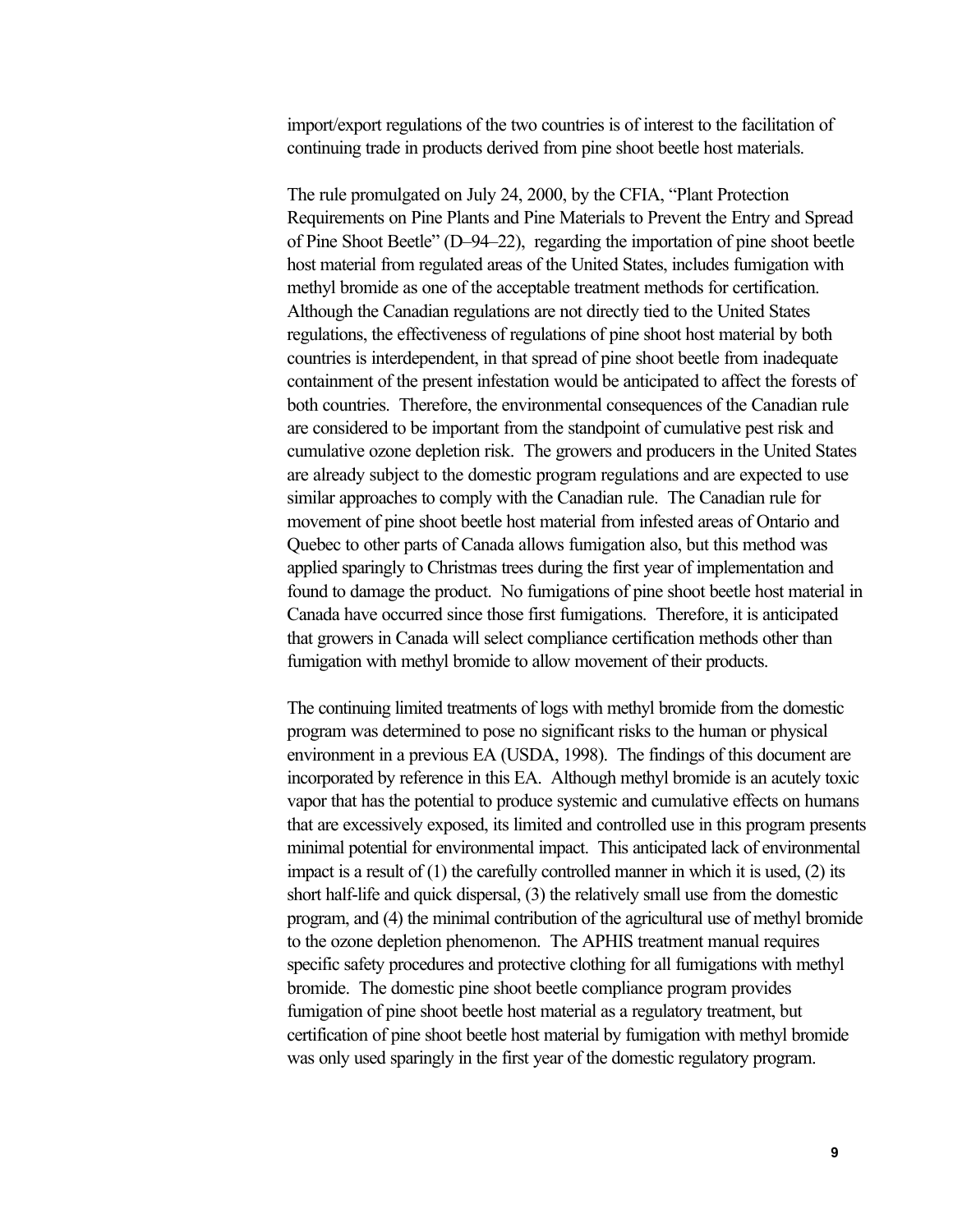Having considered the low frequency of fumigation in the domestic program and the unlikely use of fumigation as a certification treatment in compliance with the Canadian rule, the potential prospects under the reciprocal rule for use of methyl bromide in fumigations for regulatory certification need to be considered. The use of fumigation for other regulatory compliance requirements related to pine shoot beetle has been historically very limited, and it is anticipated that growers and producers will continue to prefer other acceptable treatment methods for their regulated products over fumigation with methyl bromide. Use is also expected to be very limited under the reciprocal rule.

Based upon data from Statistics Canada, the quantity of imports of potentially affected pine was determined. The data includes quantities from the entire provinces of Ontario and Quebec because available data are not limited to regulated (infested) areas. Many pine products cannot be fumigated due to potential damage. This includes articles such as Christmas trees. The general categories of pine products that could be fumigated include wood waste/scrap, fence posts, pine logs, and railroad ties. Although other compliance methods exist for the reciprocal regulation, the conservative assumption for this quantitative analysis was that all potential pine products would be fumigated. Using this conservative approach, the potential annual cubic feet of wood that could be fumigated is just under 4 million cubic feet.

Applying the maximum treatment rate for methyl bromide fumigation of 15 lbs/1000 cubic feet to the quantity of imports, the potential annual methyl bromide use in Canada in compliance with the reciprocal regulation would amount to 26 metric tons (MT). The 1996 worldwide methyl bromide use was determined to be 63,960 MT. The relative annual increase in worldwide methyl bromide use resulting from the reciprocal regulation based upon this data is 0.0407%. The estimated methyl bromide emissions from this use would be 22.88 MT. Based upon these emissions, the potential annual contribution to ozone depletion from this regulation could amount to 0.000407% and the potential hindering effect on restoration of the ozone layer from this regulation could be from 0.00204 to 0.00611%. As was pointed out in the previous paragraphs, this compliance method has not been preferred by the growers and producers. It is anticipated that most growers and producers will not use fumigation to comply with the regulations being considered. The maximum potential use of methyl bromide and the maximum potential ozone depletion resulting from this compliance method are minimal compared to other use patterns and sources of ozone depletion.

Therefore, methyl bromide use resulting from the reciprocal regulation should be insignificant. Nevertheless, impacts on ozone depletion must also be considered in light of any potential cumulative aspects. As stated earlier, the domestic and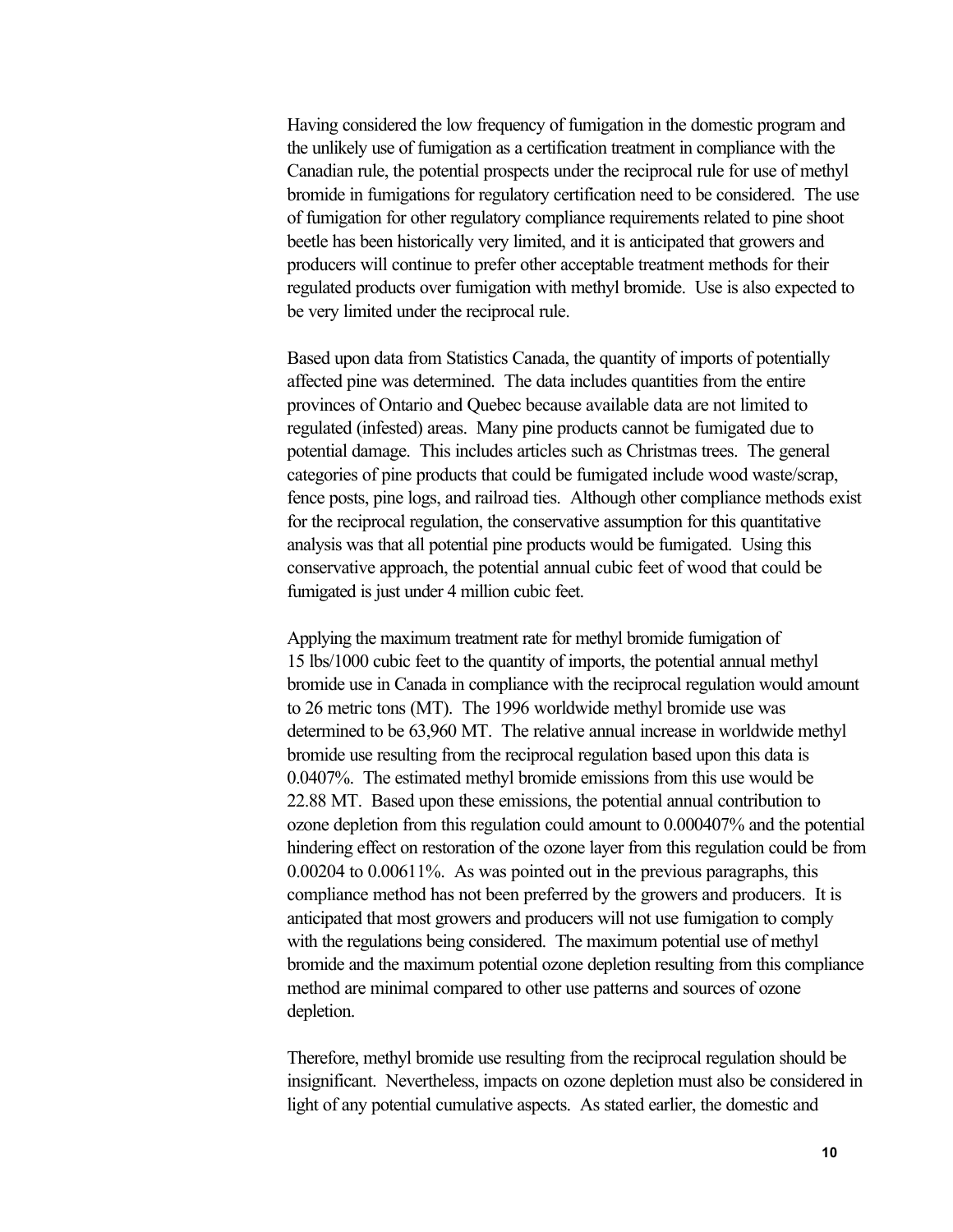Canadian rules for pine shoot beetle host materials are not resulting in methyl bromide fumigations as a preferred compliance strategy. There are, however, other potential regulatory compliance treatments that could involve greater use of fumigation with methyl bromide. Some regulatory treatments with methyl bromide are anticipated as part of reasonably foreseeable future actions. The potential cumulative impacts of these treatments have been described in the draft environmental impact statement (EIS) for importation of unmanufactured wood articles from Mexico (USDA, 2000). The information and analyses of that document are incorporated by reference into this EA. The anticipated potential releases of methyl bromide in Mexico from fumigation of Mexican unmanufactured wood articles determined in the EIS amount to 21 MT. Like the limited releases anticipated from fumigation under the reciprocal regulation alternative, this is a small quantity with minimal impact on the annual levels of ozone depletion. Increasing trade and introduction of new pest risks, such as pine shoot beetle, can be expected to periodically make compliance methods, such as fumigation with methyl bromide, necessary to eliminate pest risk. Although the need for these new regulations is expected to be infrequent, APHIS expects to provide protection to agricultural resources through regulatory actions which may include fumigation with methyl bromide.

Most of the pending regulatory decisions are unlikely to greatly increase methyl bromide usage due to other preferable cost-effective treatment options. The influence on ozone depletion from these actions is, therefore, not expected to be measurable. However, there is an anticipated rule regarding regulation of solid wood packing material (SWPM) from all foreign worldwide releases that could pose more substantial cumulative consequences if the rule includes methyl bromide as a treatment option. An analysis of the potential annual releases of methyl bromide from SWPM regulation was made based upon 1998 rates of commodity trade. Using low and high methyl bromide fumigation scenarios, it was determined that the potential annual worldwide releases from SWPM regulations could vary from 8,536 to 102,893 MT of methyl bromide per year. This amounts to an increase in anthropogenic releases of methyl bromide from 12.9 to 155.4%. This potential increase in anthropogenic release of methyl bromide would be expected to increase the current contribution of methyl bromide to ozone depletion from 1 to 2.5%. Independent of the environmental and scientific implications of such increases in methyl bromide use, the effect on the dynamics of the stratospheric ozone layer from this pending SWPM rule is of concern and the regulatory decisions regarding that rule will have to address cumulative impacts of a much greater magnitude than the other pending rules.

Consistent with Executive Order No. 12898, "Federal Actions to Address Environmental Justice in Minority Populations and Low-Income Populations," APHIS considered the potential for disproportionately high and adverse human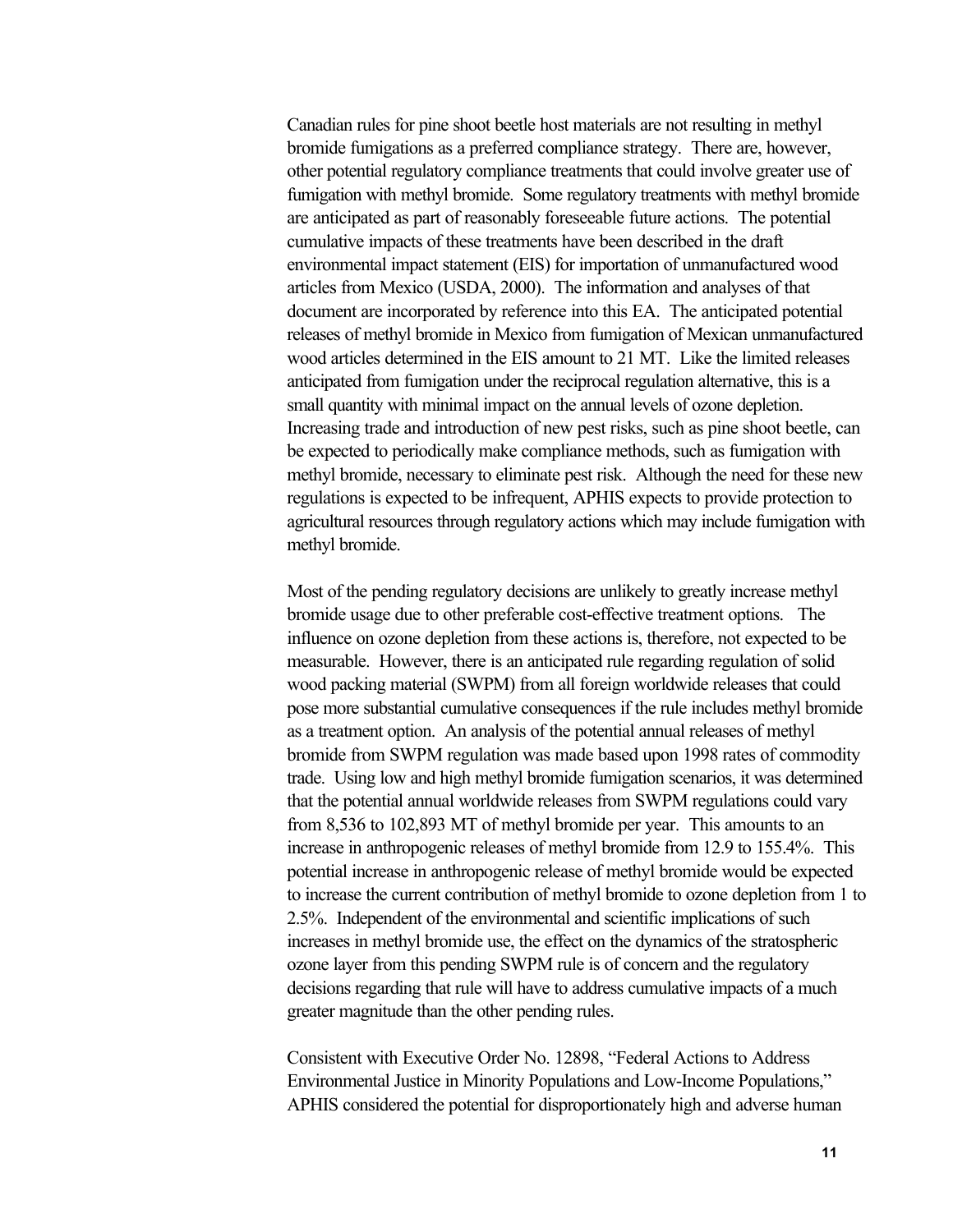health or environmental effects on any minority populations and low-income populations. No disproportionate effects on such populations are anticipated as a consequence of implementing the reciprocal regulation.

Likewise, APHIS considered the potential for any disproportionate adverse effects to children from the regulations being considered for this program in compliance with the policy of Executive Order 13045, "Protection of Children From Environmental Health Risks and Safety Risks." No disproportionate effects on children are anticipated as a consequence of implementing the reciprocal regulation.

#### **B. No Action**

Potential environmental impacts from this alternative would be qualitatively similar to those for the reciprocal regulation, but the magnitude would differ considerably. There would be no regulatory quarantine of pine shoot beetle host material from Canada, so this alternative would allow the pine shoot beetle to spread more rapidly and greater losses would occur to pine timber and pine products. The resulting increase in infested trees would be expected to result in increased overall use of pesticides by the growers to minimize beetle damage and by landowners to protect their ornamental trees.

The amount of fumigation with methyl bromide under this alternative would be less than under the reciprocal regulation in that pine shoot beetle host materials from Canada would not be fumigated. The domestic pine shoot beetle compliance program provides fumigation of pine shoot beetle host material as a regulatory treatment, but certification of pine shoot beetle host material using this method has not been widely used. In fact, there were a few fumigations conducted in Michigan during the first year of the domestic quarantine and there have been no fumigations since. This lack of use of fumigation with methyl bromide in the domestic program relates primarily to grower preference. The same grower preference for other methods is expected for the reciprocal rule. The compliance management program described under the no action alternative using other chemical treatments (log, trunk, and foliar applications) provides a more acceptable treatment to growers for their pine products. Accordingly, growers have selected these chemical treatments over methyl bromide fumigation for certification of compliance with the pine shoot beetle regulations for logistical considerations and marketing reasons. However, the amount of fumigation with methyl bromide used to treat pine shoot beetle host material under either the no action or the reciprocal rule alternative is expected to be minimal.

Therefore, there should continue to be no significant impacts for all actions taken to control pine shoot beetle. The impacts of this program alternative have been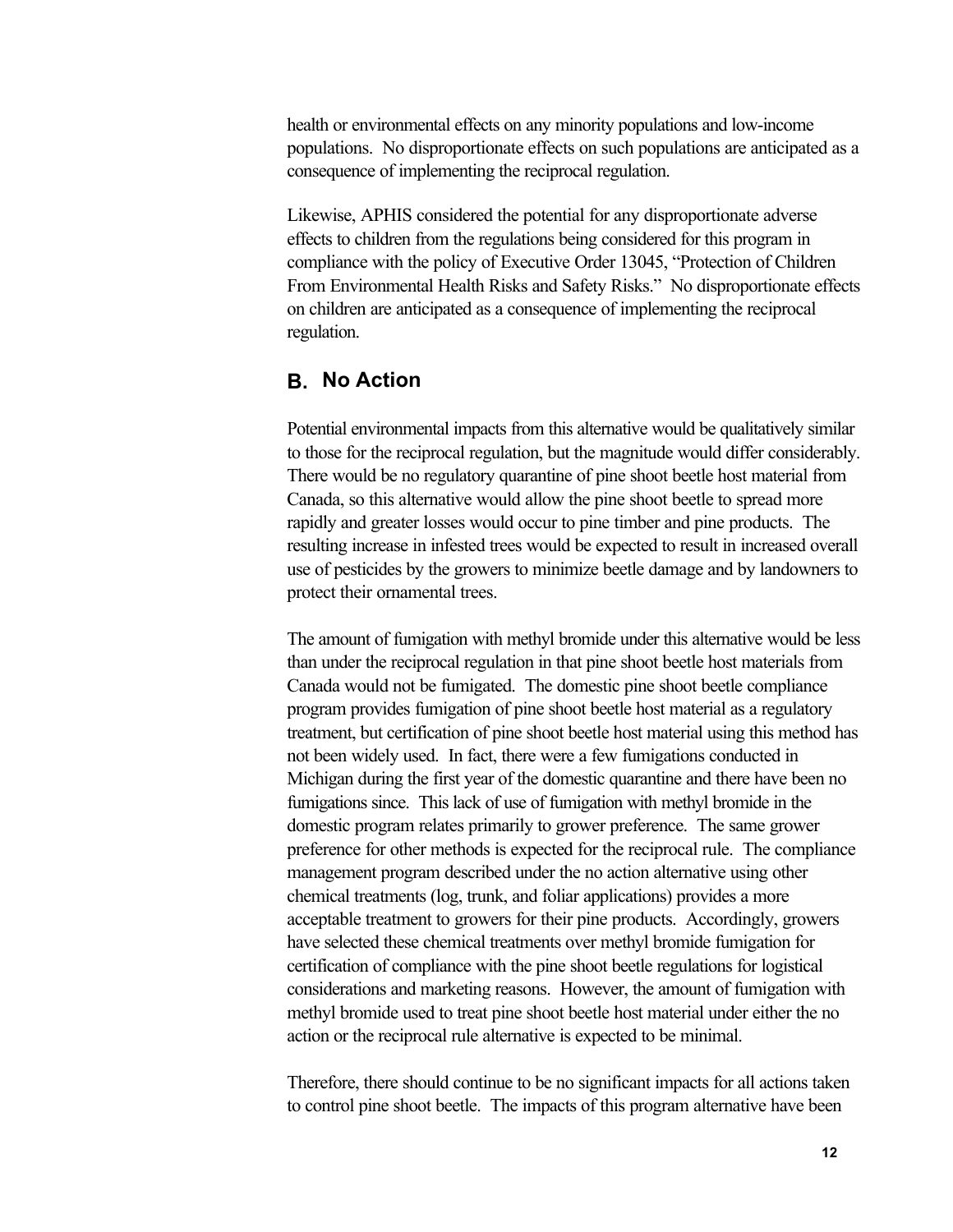described in detail in an earlier EA (USDA, 1998) and those findings are incorporated by reference into this assessment. Those findings are summarized in the next paragraphs.

Continuation of the domestic quarantine (no action alternative) would result in no changes in overall impacts. The domestic quarantine would continue to impede the spread of pine shoot beetle, resulting in beneficial environmental impacts (minimization of ecological disruption in natural ecosystems and minimization of losses in commercially managed agricultural systems). Heavy infestations of pine shoot beetle which typically kill most of the lateral shoots near the tops of trees would increase to the extent that the domestic program is unable to limit spread of the beetle. In rare cases, whole trees could be killed either by direct damage or by pathogenic fungi introduced by the beetle. However, most loss would be to the valuable lumber products from healthy pine trees. Beneficial impacts are difficult to quantify because they are related to host distribution and diversity, but it is clear that the use of pine and related tree stands for commercial purposes, aesthetic purposes, recreation, and wildlife cover is enhanced when the spread of pine shoot beetle is impeded. The quarantines placed on newly infested areas limit the ability of pine shoot beetles to spread and damage pine trees. In some cases, where those natural ecosystems provide habitat for endangered and threatened species, the survivability of those species are enhanced by this domestic quarantine.

Adherence to the domestic pine shoot beetle compliance management program limits potential spread of the pine shoot beetle to natural means or movement from Canada. In addition, this limitation on the artificial spread of the beetle makes it more feasible to benefit from the introduction of biological control agents, which are anticipated to further limit natural spread (Chawkat, 1994). This management plan continues the Federal domestic quarantine and requires intensive efforts on the part of cooperating State plant regulatory agencies to enforce the provisions.

The existing domestic compliance actions in the United States have minimal adverse impacts. This plan uses the several sanitation practices and pest monitoring that pose no significant impacts from these activities. The trapping of pine shoot beetles through trap logs or pheromone traps only affects populations of the beetle itself. Minimal adverse impact occurs from the disposal of some regulated items, such as cut Christmas trees.

Requirements in the United States for chemical control treatments under the compliance agreement with growers have greater potential for adverse effects. These regulatory compliance treatments are designed to eliminate pest risk and have minimal adverse impact to the environment. These compliance pesticide treatments are expected to be fewer and of less intensity than the treatments made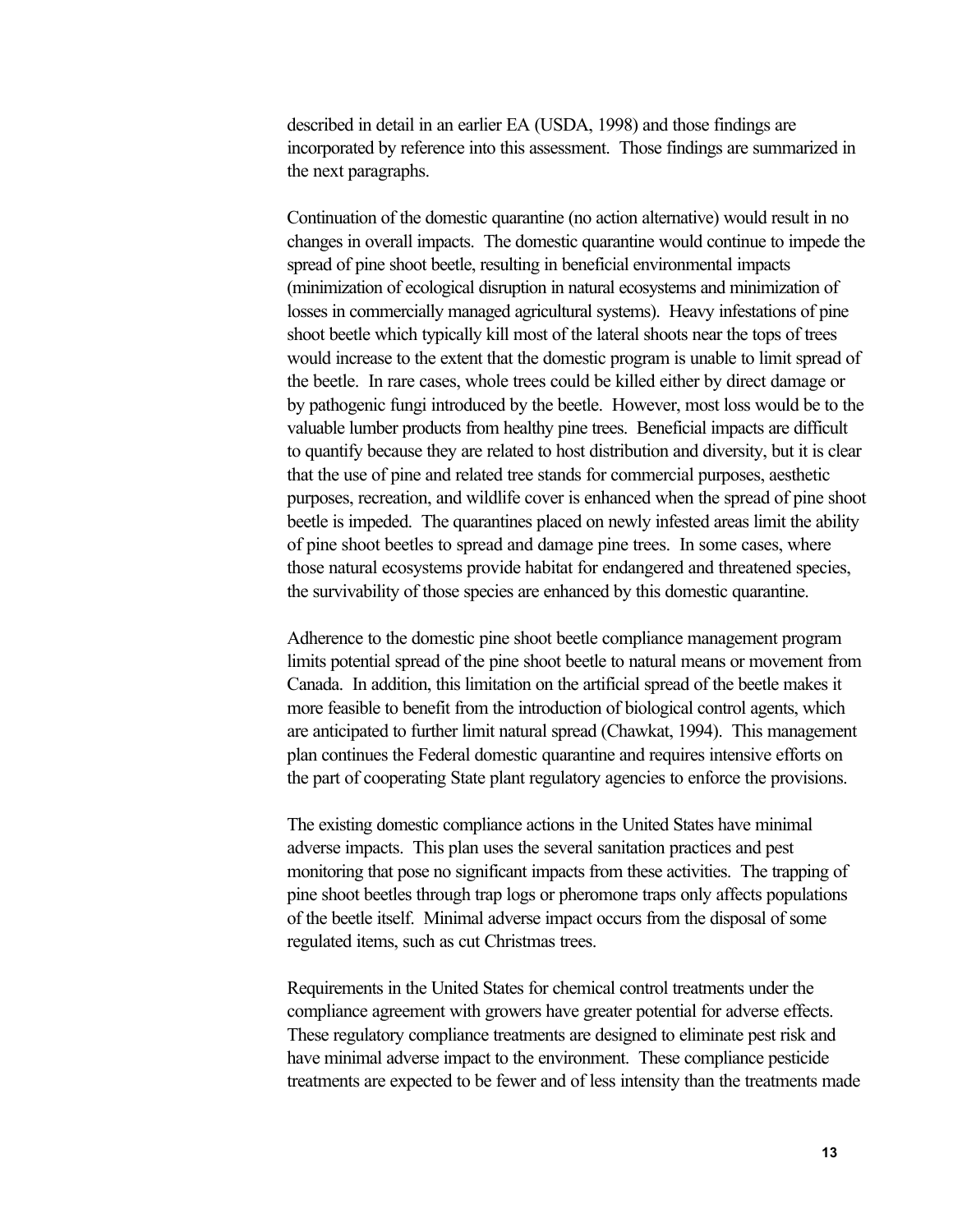by commercial growers and private landowners if the pine shoot beetle were allowed to spread, as with recision of the quarantine.

A thorough environmental risk assessment was completed for domestic program use of pesticides to control pine shoot beetle (USDA, 1997). The analysis and findings of that document are incorporated by reference into this EA. The pesticides proposed for application as foliar sprays are bifenthrin, carbaryl, chlorpyrifos, and cyfluthrin. The pesticides proposed for application as log sprays and trunk sprays are bifenthrin, chlorpyrifos, cyfluthrin, lambda cyhalothrin, lindane, and permethrin. A brief summary of the findings of the risk assessment follows.

The human health risks were determined for typical, extreme, and accident scenarios in the risk assessment. Determination of exposure and potential risk were analyzed for workers and the general public in these scenarios. The risks determined for each scenario assume that pesticide applications are made in compliance with label application rates, but no special protective measures are taken and no special protective clothing is worn. The results, therefore, tend to overestimate the actual risks. The highest human health risk for all pesticide applications is for workers in the accident scenario where there is a broken hose or spill of concentrated pesticide. Immediately cleansing exposed skin and adhering to the required mitigation measures (appendix A) decrease the risk considerably for this unexpected scenario. The typical scenarios are those that would most likely occur from program pesticide applications. Although ground applicators have substantial risk under some scenarios, adherence to the program mitigation measures and proper use of protective clothing ensure that risks to all workers (including applicators) are within acceptable limits, even for extreme scenarios. Typical exposures pose negligible risk to the public.

Extreme exposures pose negligible risks to the public for the synthetic pyrethroids (bifenthrin, cyfluthrin, lambda cyhalothrin, and permethrin), but pose moderate risks to the public for the other pesticides (carbaryl, chlorpyrifos, and lindane). Adherence to program mitigation measures decreases exposure to these pesticides and ensures that there are no significant risks to the public from any exposure scenario. Although bifenthrin and lindane have been classified by EPA as possible human carcinogens (Class C oncogens), the exposure from domestic program applications is low and risks are less than 1 in a million of carcinogenic effects from the program use.

The risks to terrestrial wildlife were determined for typical and extreme exposure scenarios in the risk assessment. Risks to terrestrial wildlife (except insects) for typical scenarios were low for all chemicals except lindane. The potential hazards to mammals are moderate for program use of lindane, but the restricted use of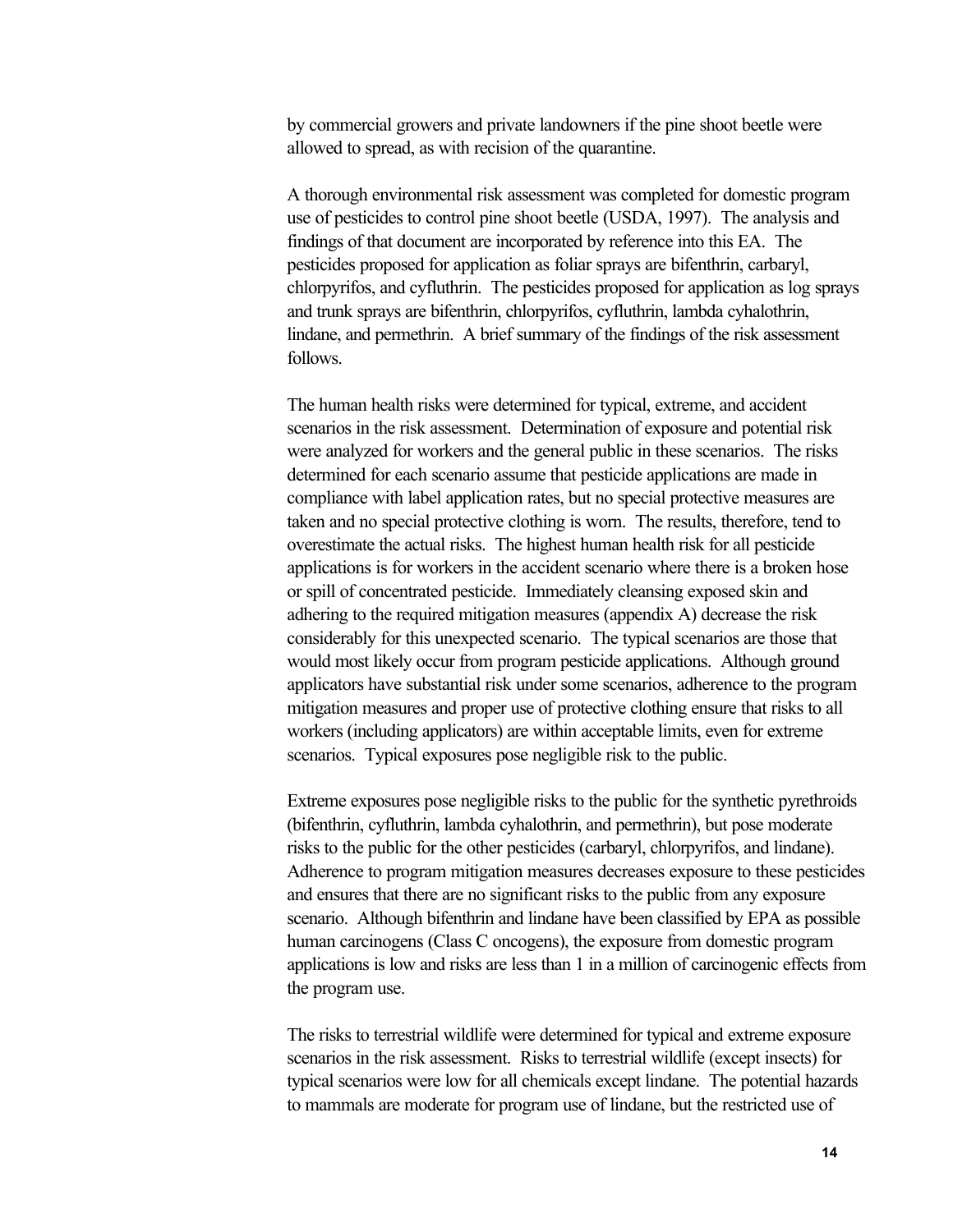lindane to only log and trunk sprays limits the actual exposure. Adherence to program mitigation measures (appendix A) helps restrict the residues of pesticides to the treatment areas and prevent exposure of nontarget mammals. Risks to terrestrial insects from program use of chemicals vary. Lindane and permethrin pose high risk to honey bees, but lambda cyhalothrin poses low risk. Bifenthrin, carbaryl, chlorpyrifos, and cyfluthrin pose moderate risks to honey bees. Apiarists should be notified of program applications of pesticides in the area, so they can protect their hives during the program treatments.

The risks to aquatic wildlife from program use of chemicals have the potential to be more severe than the risks to terrestrial wildlife. All program pesticides except carbaryl are very highly toxic to fish and aquatic invertebrates. Carbaryl is moderately toxic to fish and highly to very highly toxic to aquatic invertebrates. The risks were determined to be high for all pesticides to aquatic organisms in ponds and high for bifenthrin and chlorpyrifos in creeks. The risks for the other pesticides in creeks were lower. This risk does not take into account the decrease in exposure from use of several program mitigation measures. The 25-foot buffer around water bodies, applications restricted to ground treatments, and the mitigations (appendix A) to minimize drift all decrease the likelihood that program pesticides will enter water. Adherence to these mitigations ensures that adverse effects of program chemicals on aquatic organisms will be minimal.

The Endangered Species Act (ESA) and its implementing regulations require Federal agencies to consult with the U.S. Department of the Interior's Fish and Wildlife Service (FWS) and/or the U.S. Department of Commerce's National Marine Fisheries Service (NMFS) to ensure their actions are not likely to jeopardize the continued existence of endangered or threatened species or result in the destruction or adverse modification of critical habitat. Federal agencies must determine if their actions "may affect" an endangered or threatened species or its habitat; if that determination is positive, they must initiate consultation with FWS and/or the NMFS. APHIS has consulted with FWS regarding endangered and threatened species, submitted biological assessments for all program areas, and complies with all protection measures stipulated in that consultation with FWS.

The risk of adverse effects to the physical environment was also considered in the risk assessment. The half-life of most program chemicals is relatively short in air, water, soil, and vegetation with are two exceptions. Lindane binds strongly to soil particles and remains active on foliage for extended periods of time. Bifenthrin also binds strongly to soil particles. The bound pesticides in soil are not a problem as long as the particles are not carried away in runoff. This is further reason for the buffers around water bodies.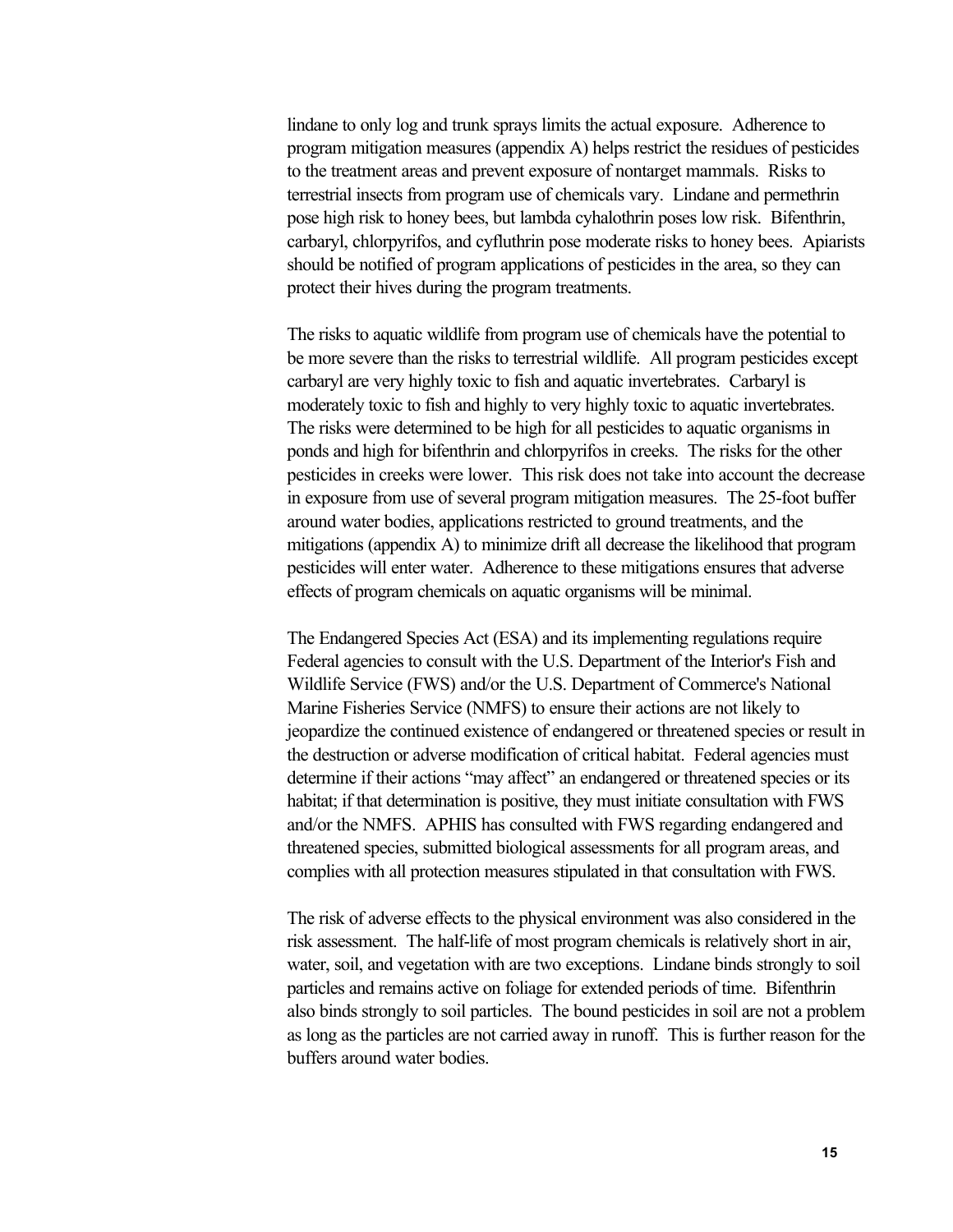The program applications of lindane are not made to foliage, so lindane residues on foliage would occur only through drift of pesticide residues. There are mitigations designed specifically to minimize drift and runoff (appendix A). Adherence to these mitigations ensures that residual lindane on foliage will not be a significant environmental concern.

A monitoring plan has been prepared to analyze effectiveness of the mitigations for these compliance treatments. The program conducts some monitoring of pesticide drift, runoff, and human health effects from pesticide applications. This helps to ascertain the extent to which program mitigations are adequate to protect against adverse environmental impacts. FWS also requires the program to do some monitoring as part of interagency cooperation related to protection of endangered and threatened species and their critical habitat.

#### **C. Recision of the Quarantine**

In the absence of any Federal action to regulate movement of pine shoot beetle host material from newly infested areas, natural pine ecosystems and pine timber industries would be at considerable risk. This would be particularly true for softwood forests in the southern and western United States. Although individual States have indicated that they would adopt their own quarantines on other States if the Federal quarantine is rescinded, the effectiveness of overall Federal regulation would be lost and differences in State quarantines could result in increased risk by not providing the same level of management and protection. The current Federal program is viewed as a good model for State regulation if the Federal quarantine were rescinded. In addition to allowing the spread of pine shoot beetle to natural and agricultural ecosystems to go largely unchecked, this alternative could also lead to increased use of chemical insecticides as individual growers or local communities attempt to suppress or eradicate pine shoot beetle infestations. Heavy infestations of pine shoot beetle which typically kill most of the lateral shoots near the tops of trees would be more frequent. Occasionally, whole trees would be killed either by direct damage or by pathogenic fungi introduced by the beetle. This alternative also increases pest risk to Canadian forests due to the increased likelihood of spread of pine shoot beetle infestations to new sites near the border where dispersive movement into Canada is possible. Therefore, this alternative removing all Federal quarantines on pine shoot beetle host material would have some adverse impacts.

There is good support for the Federal quarantine to protect pine forest resources and facilitate continuing trade. It has yet to be determined that the documentation of "new" infestations represents movement of pine shoot beetle from previously documented infestations, rather than representing previously established infestations that have been newly detected. The pathway for human-assisted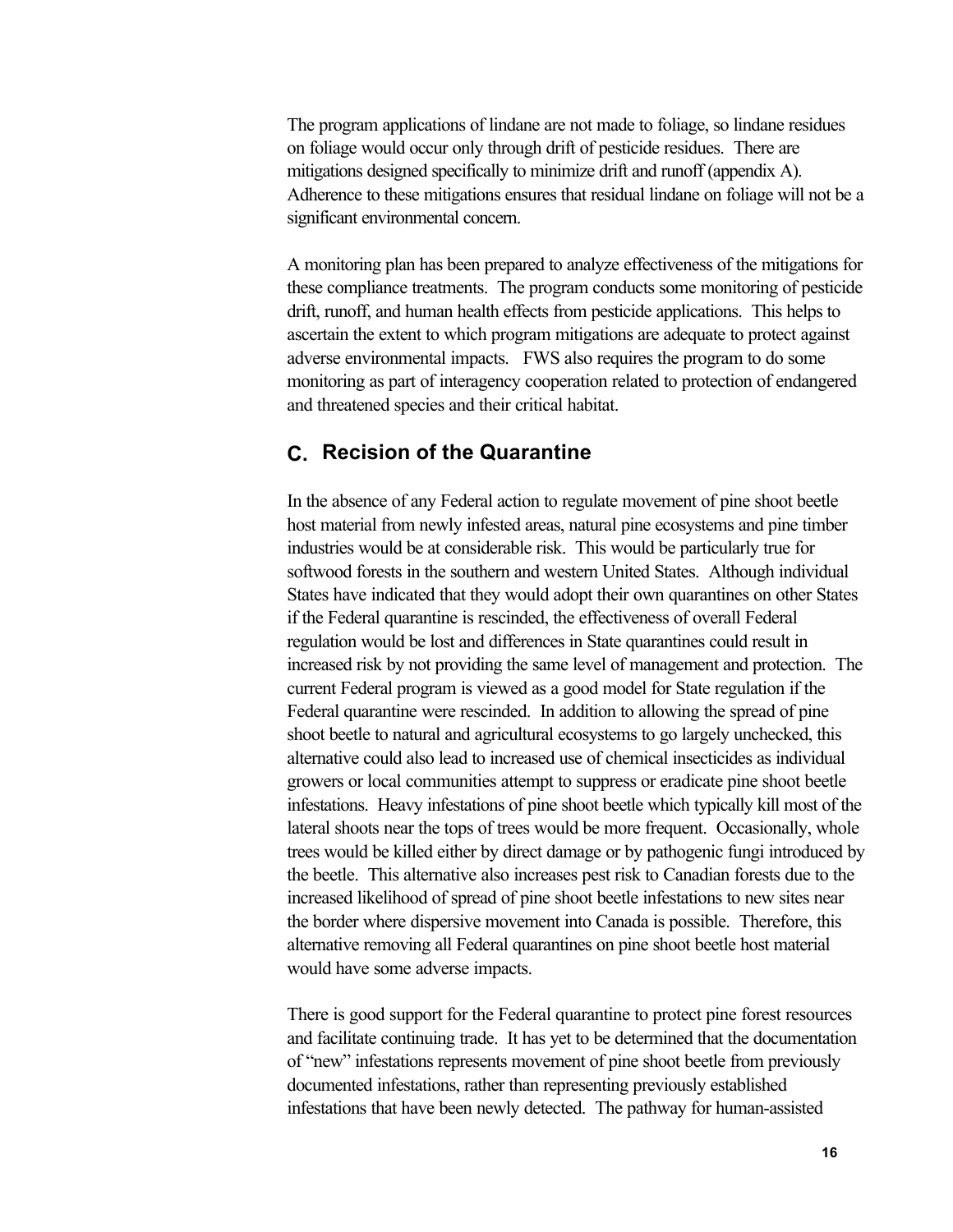spread of pine shoot beetle has yet to be fully documented. Although humanassisted spread may contribute to the movement of pine shoot beetle, it is uncertain if this spread is primarily through movement of host plant commodities or by other means, such as beetles that "hitchhike" to new destinations in cars or other modes of transportation. Although methyl bromide fumigation is quite effective in killing pine shoot beetle, its contributing role in preventing the spread of pine shoot beetle is unquantified. The effectiveness of field treatments at limiting infestation size and preventing spread is also unclear. This alternative could be considered more comprehensively in the future if the distribution of areas infested with pine shoot beetle were to approach the overall range of host plants in the United States and Canada.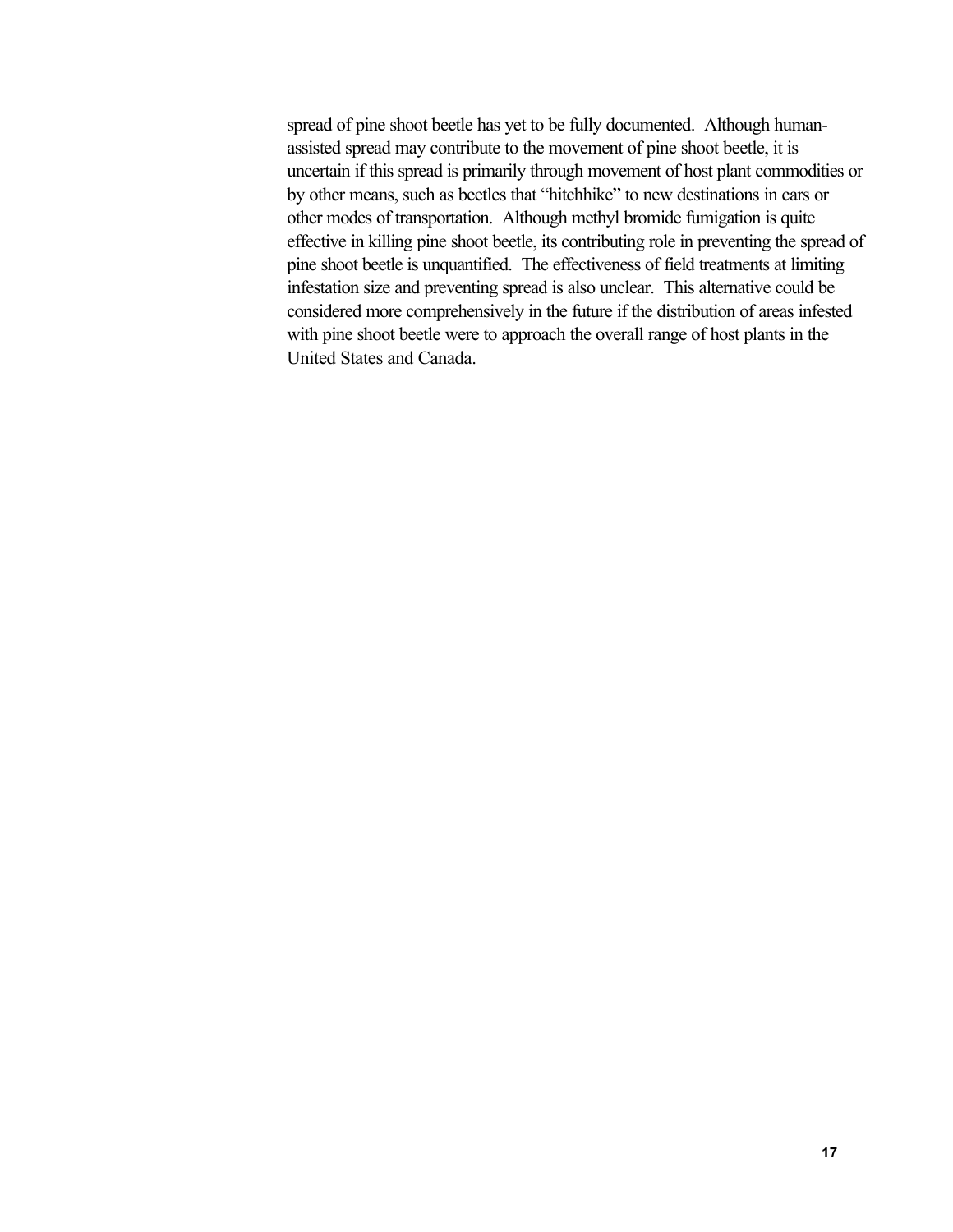## **IV. Agencies, Organizations, and Individuals Consulted**

Environmental Services Policy and Program Development Animal and Plant Health Inspection Service U.S. Department of Agriculture 4700 River Road, Unit 149 Riverdale, MD 20737–1238

Import Services Plant Protection and Quarantine Animal and Plant Health Inspection Service U.S. Department of Agriculture 4700 River Road, Unit 140 Riverdale, MD 20737–1236

Program Support Plant Protection and Quarantine Animal and Plant Health Inspection Service U.S. Department of Agriculture 4700 River Road, Unit 134 Riverdale, MD 20737–1234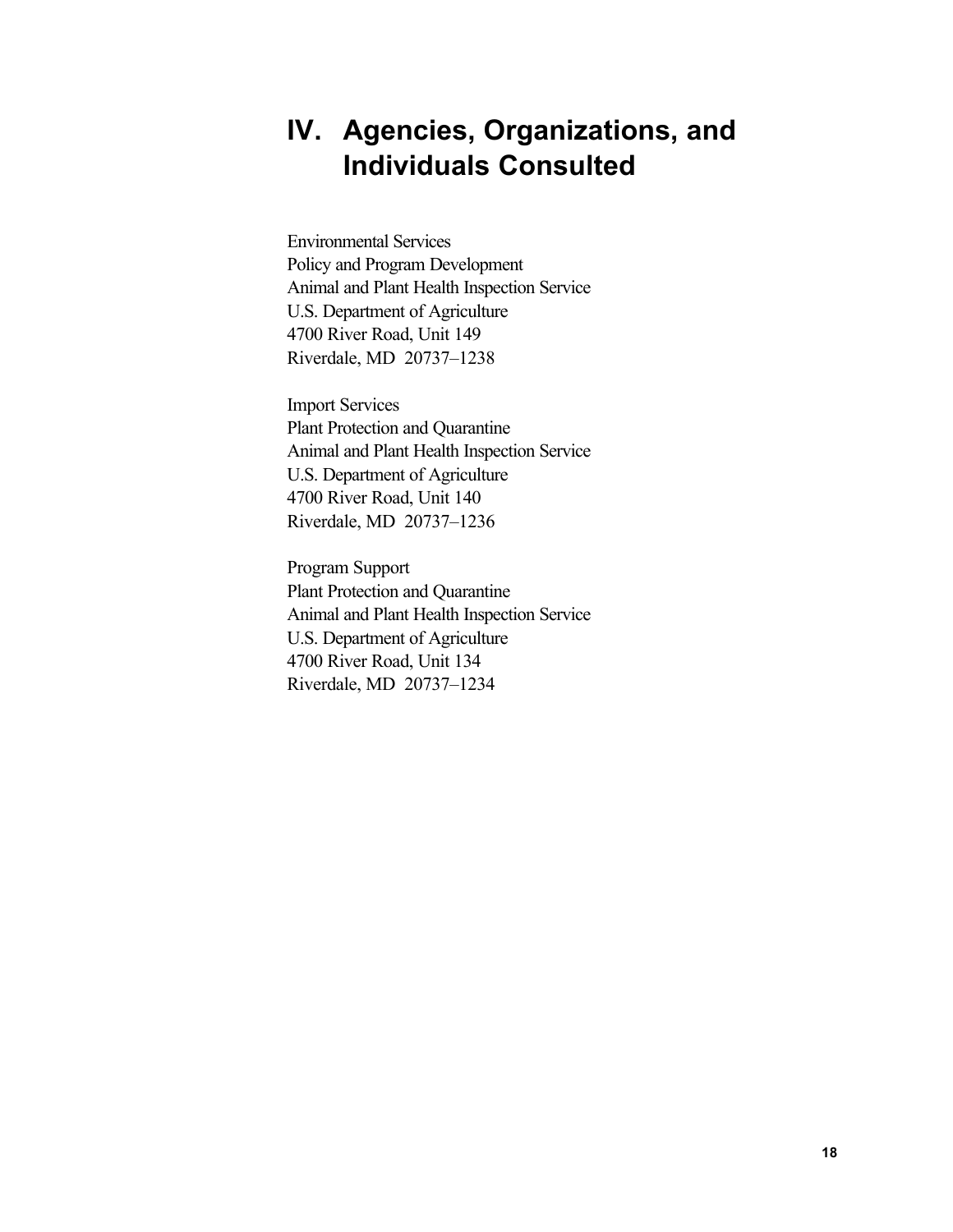## **Appendix A**

#### **Mitigation Measures for Pesticide Applications of Pine Shoot Beetle Compliance Management Program**

- 1. All growers will be required to follow applicable Federal, State, and local environmental laws and regulations related to pesticide application.
- 2. All chemicals will be applied in strict accordance with the EPA- and Stateapproved label instructions.
- 3. All pesticides will be applied by hand-operated or motorized ground equipment—not aerial. This will decrease the potential for drift of pesticide residues.
- 4. All pesticides will be applied only to the regulated commodity. There will be no applications to adjacent areas or unplanted borders of the pine groves. This reduces potential for drift and runoff to areas adjacent to the treated commodity.
- 5. Applicators and persons within the treatment area are required to wear protective clothing or remain inside a closed vehicle with recirculating air during pesticide applications.
- 6. Workers will be advised of the respective reentry periods following pesticide treatments and will not reenter without protective clothing prior to the completion of this period of time.
- 7. Applicators will cease treatments if unprotected members of the public are observed in the treatment area. Treatments may continue when such persons are no longer present.
- 8. Pesticide applications will not be made within 25 feet of any body of water. This 25-foot buffer prevents potential adverse effects to water quality, human health, and aquatic wildlife from drift and runoff of chemical residues.
- 9. To minimize drift and runoff (and increase efficacy), pesticide applications will not be made when any of the following conditions exist in the treatment area: wind velocity exceeding 10 miles per hour (or less if required by State law), rainfall or imminent rainfall within 48 hours, air turbulence that could seriously affect the normal spray pattern, or temperature inversions that could lead to off-site movement of spray.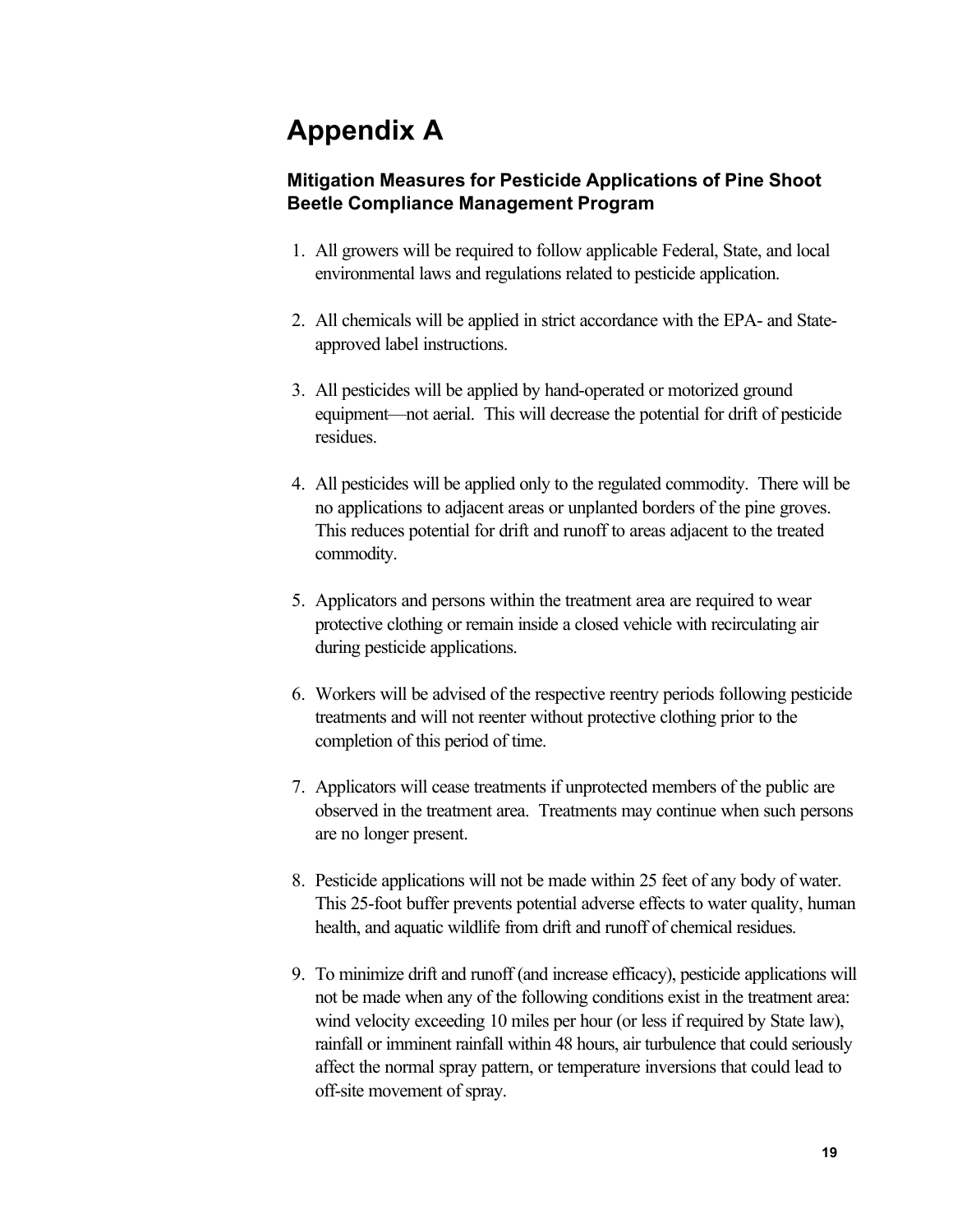- 10. Before beginning treatment, growers will notify any apiarists in the immediate vicinity of the date and approximate time of application to provide the apiarists an opportunity to protect their bees from potential adverse effects of pesticide exposure.
- 11. Before initiating operations, APHIS will obtain concurrence from the U.S. Department of the Interior's Fish and Wildlife Service on protection measures that may be required for endangered and threatened species or their critical habitat.
- 12. Environmental monitoring of the program for drift, runoff, and human health effects will be conducted in accordance with the current environmental monitoring plans.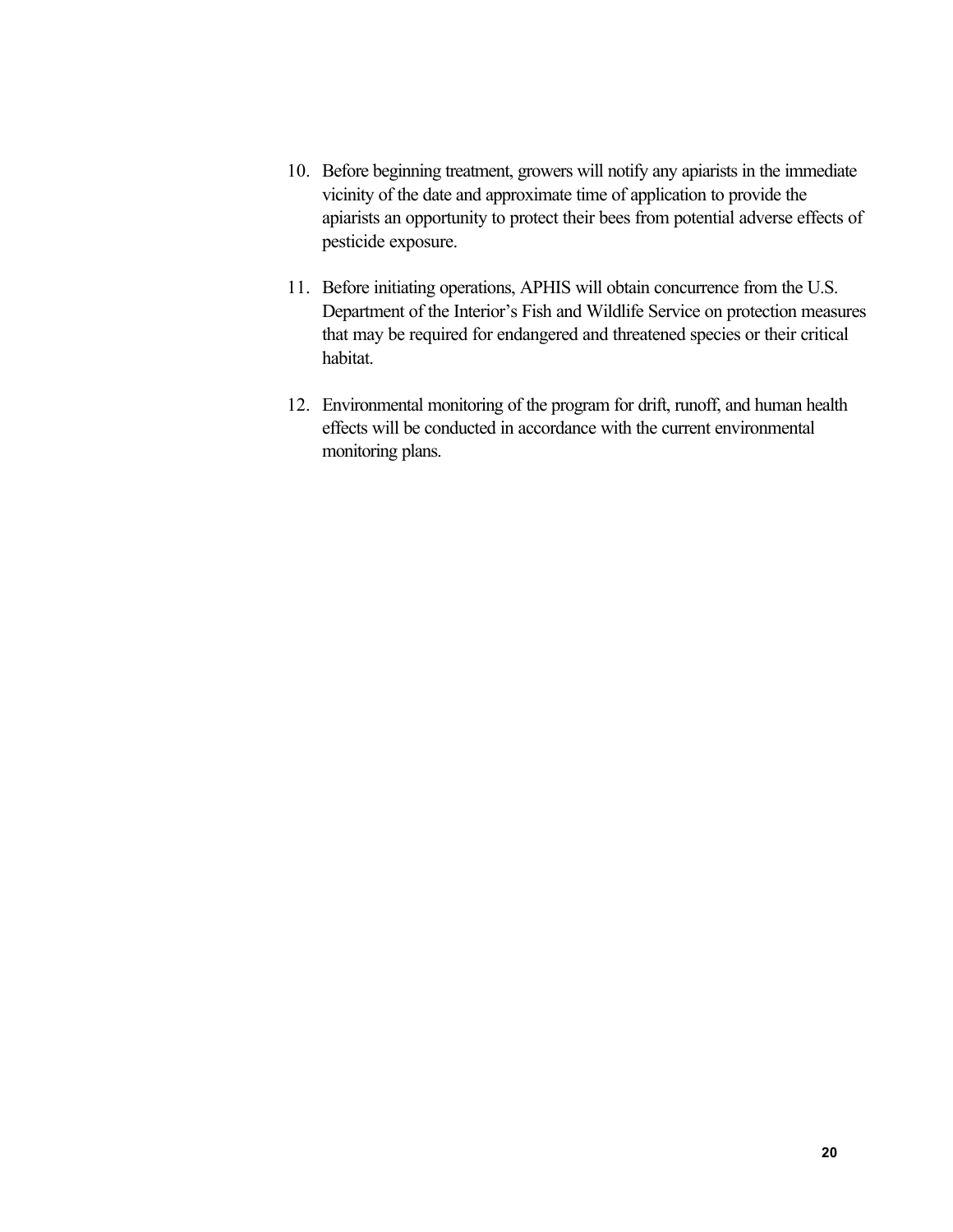## **Appendix B. References**

Chawkat, A.M., 1994. Pest risk assessment (PRA) on pine shoot beetle (PSB). Biological Assessment and Taxonomic Support, Plant Protection and Quarantine, Animal and Plant Health Inspection Service, U.S. Department of Agriculture.

EPA—See U.S. Environmental Protection Agency

Pasek, J.E., 2000. Pine shoot beetle (Tomicus piniperda (L.)): pest-initiated pest risk assessment for likelihood and consequences of spread within the continental United States - March 24, 2000. Center for Plant Health and Technology, Raleigh Plant Protection Center, Plant Protection and Quarantine, Animal and Plant Health Inspection Service, U.S. Department of Agriculture, Raleigh, NC.

U.S. Department of Agriculture, Animal and Plant Health Inspection Service, 1997. Pine shoot beetle compliance management program chemicals risk assessment, April 1997.

U.S. Department of Agriculture, Animal and Plant Health Inspection Service, 1998. Proposed interim rule for pine shoot beetle quarantine environmental assessment, November 1998.

U.S. Department of Agriculture, Animal and Plant Health Inspection Service, 2000. Proposed rule for the importation of unmanufactured wood articles from Mexico, with consideration for cumulative impact of methyl bromide use. Draft Environmental Impact Statement—June 2000.

USDA—See U.S. Department of Agriculture

U.S. Environmental Protection Agency, 1999. Protection of stratospheric ozone: incorporation of Montreal Protocol adjustment for a 1999 interim reduction in Class I, Group VI controlled substances. Federal Register 64(104):29240–29245.